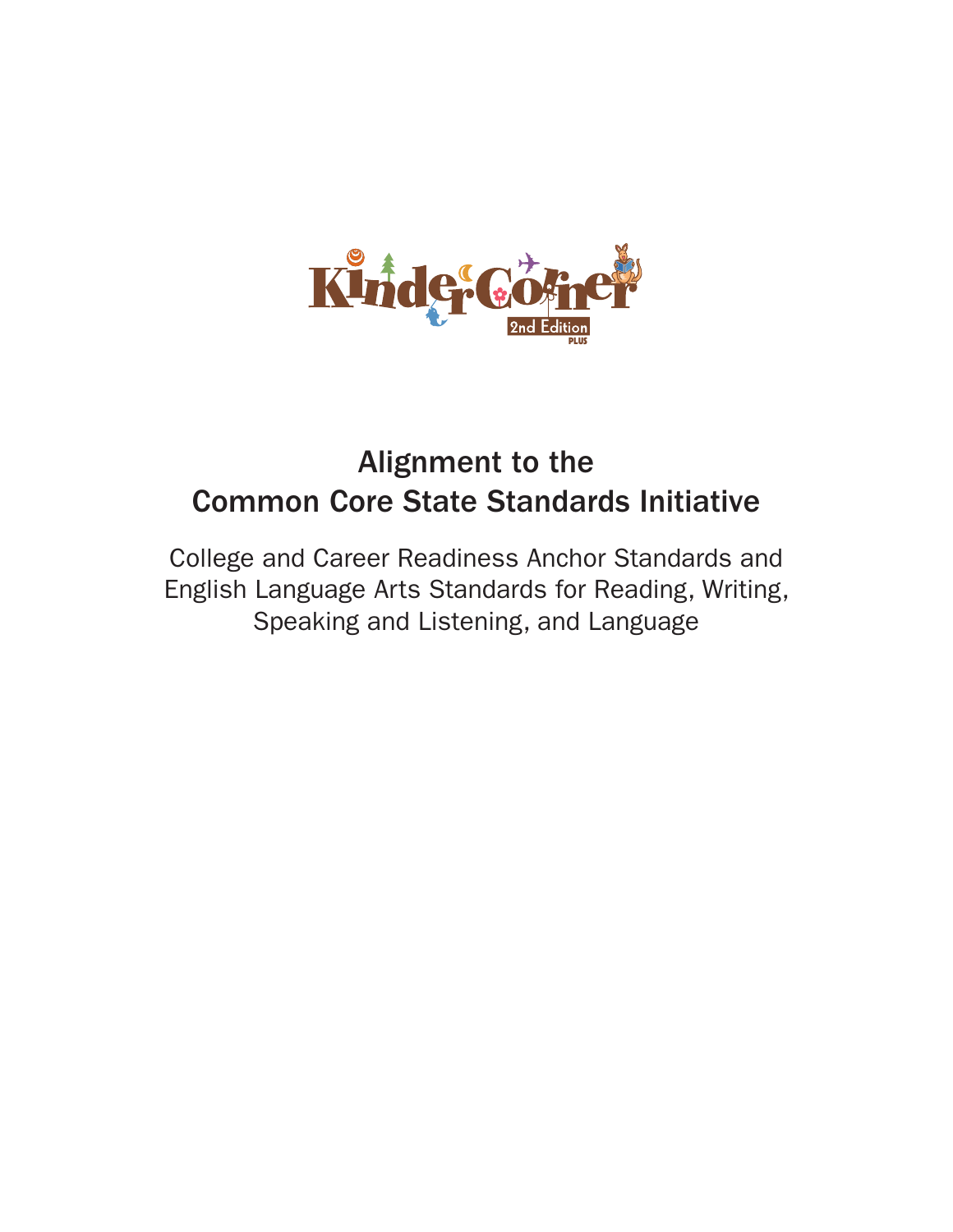### Section I: Alignment to the College and Career Readiness Anchor Standards for Reading

## Kindergarten

#### Key Ideas and Details

Anchor Standard 1: Read closely to determine what the text says explicitly and to make logical inferences from it; cite specific textual evidence when writing or speaking to support conclusions drawn from the text.

The KinderCorner 2nd Edition Plus curriculum is a comprehensive language- and literacy-based curriculum, consisting of one one-week and fifteen two-week thematic units, that provides daily opportunities for students to demonstrate their comprehension of narrative and expository texts. The teacher engages students in the interactive reading of texts, using background information and personal experiences to help students comprehend, draw conclusions, and make predictions about these texts.

Midyear, KinderCorner 2nd Edition Plus introduces simple, phonetically regular stories that students read with support. Each of these stories provides students with the opportunity to use background information to assist their comprehension while they read, make predictions, and answer questions during story discussion. During class discussions, students are encouraged to support their responses with evidence from the text.

The following daily components support and implement these skills:

- Theme Exploration—Students discuss the daily focus for the unit, frequently using expository texts to initiate understanding and exploration of the theme-related concepts for the unit and the day.
- Story Telling and Retelling (STaR)—The teacher and students engage in interactive story reading. The teacher poses questions before, during, and after reading. During this process, students use the cooperative-learning strategy Think-Pair-Share to discuss the answers to story-related questions that focus on comprehension, drawing conclusions, making predictions and evaluations, and making comparisons with students' own experiences.
- Writing lab—Students have a daily opportunity to engage in writing activities based on information from theme-related texts. The prompts and teacher facilitation of this lab engage students in writing experiences that allow them to demonstrate their understanding of information and concepts presented in both narrative and expository texts. Students have access to the texts read during Theme Exploration and STaR so they can use them as references when writing.
- Write Away—Each day, students respond to a writing prompt that is related to the thematic focus of the day. These prompts often connect to theme-related concepts, with a focus on comprehension of and opinions on a subject from books that students have read or heard.
- Stepping Stones—This daily component targets beginning-reading skills. In units 2–6, the students focus on learning letter sounds, reading simple, phonetically regular words, and learning concepts of print. Several sight words are also introduced.
- KinderRoots—In unit 7, students combine the concepts-of-print, phonics, and sight-word skills that they learned during Stepping Stones with the listening-comprehension skills developed during STaR to read KinderRoots Shared Stories. These stories target students' ability to read easily decodable words and to demonstrate comprehension and story-related writing.

Anchor Standard 2: Determine central ideas or themes of a text and analyze their development; summarize the key supporting details and ideas.

Through the intentional questioning that is provided in the KinderCorner 2nd Edition Plus theme guides for each book included in the curriculum, students learn to determine the central ideas of a text. Theme Exploration uses expository texts that help students learn to determine the central ideas to aid understanding and exploration of the theme-related concepts for the unit and the day. STaR provides stories for interactive reading that engage students in demonstrating this standard. Each STaR story focuses on a good-reader skill. Students learn that good readers use these skills to understand stories and texts. Some of the good-reader skills in KinderCorner 2nd Edition Plus include establishing a purpose for reading, questioning, summarizing, and comparing characters to self.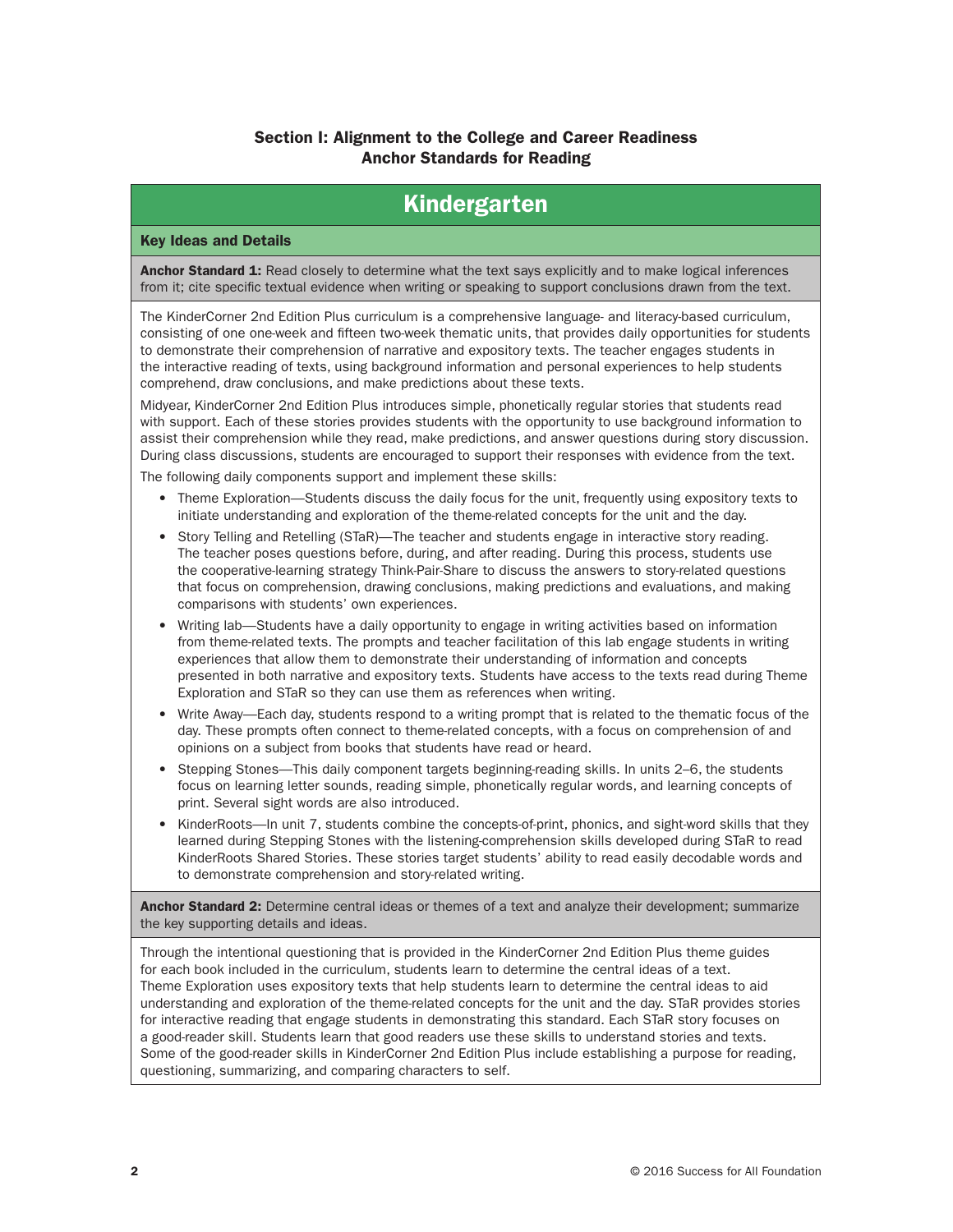Anchor Standard 3: Analyze how and why individuals, events, and ideas develop and interact over the course of a text.

During the daily STaR component of KinderCorner 2nd Edition Plus, students engage in interactive story reading with questioning before, during, and after reading, at which time they learn to analyze the development and interaction of individuals, events, and ideas over the course of a text. These concepts are further developed on the second day of the lesson when students work together to retell the story through puppets, dramatization, or other interactive means.

#### Craft and Structure

Anchor Standard 4: Interpret words and phrases as they are used in a text, including determining technical, connotative, and figurative meanings, and analyze how specific word choices shape meaning or tone.

The KinderCorner 2nd Edition Plus curriculum targets vocabulary development throughout all daily components. Interactive reading of a variety of texts engages students in defining new vocabulary, recognizing figurative language, and understanding subtleties expressed in story development. Teacher facilitation of the Learning Labs engages students in conversations that allow them opportunities to demonstrate their comprehension of words and phrases as they are introduced in stories and texts.

Anchor Standard 5: Analyze the structure of texts, including how specific sentences, paragraphs, and larger portions of the text (e.g., a section, chapter, scene, or stanza) relate to each other and the whole.

Students are exposed to a variety of text structures through the interactive reading of texts during Theme Exploration and STaR.

- During Theme Exploration, the use of expository text helps students to understand the content of informational texts, as interactive reading highlights chapters, sections, and text features.
- During STaR, the use of a wide variety of genres of literature develops students' understanding of conventions of print and story structure.

Students begin to develop their own understanding of concepts of print, such as tracking text from left to right and following text from one line to the next and from one page to the next. Rereading for fluency helps them attend to the influence of punctuation and understand how it separates ideas in the text.

Anchor Standard 6: Assess how point of view or purpose shapes the content and style of a text.

Careful, intentional questioning before, during, and after reading of the STaR story engages students determining characters' points of view.

Integration of Knowledge and Ideas

Anchor Standard 7: Integrate and evaluate content presented in diverse media and formats, including visually and quantitatively, as well as in words. $<sup>1</sup>$ </sup>

KinderCorner 2nd Edition Plus encourages students to utilize all aspects of a story or text, in addition to the use of supporting media, to aid in comprehension.

- The interactive reading of expository texts during the Theme Exploration component focuses on questioning that aids students in comprehending the content of the text and analysis of the text features. In many lessons, concepts are further developed as students view and discuss background videos about the topic.
- The interactive reading of narrative stories in STaR focuses on questioning and discussion of illustrations to aid in students' comprehension of the text.
- Videos support the development of literacy skills as well. Animated Alphabet videos help students to connect letter shapes with sounds while The Sound and the Furry video puppet skits demonstrate the process of blending sounds to read words. Digital Dictionary videos depict thematic vocabulary while Word Play videos illustrate vocabulary from the KinderRoots Shared Stories, thus providing background knowledge for students to aid in story comprehension.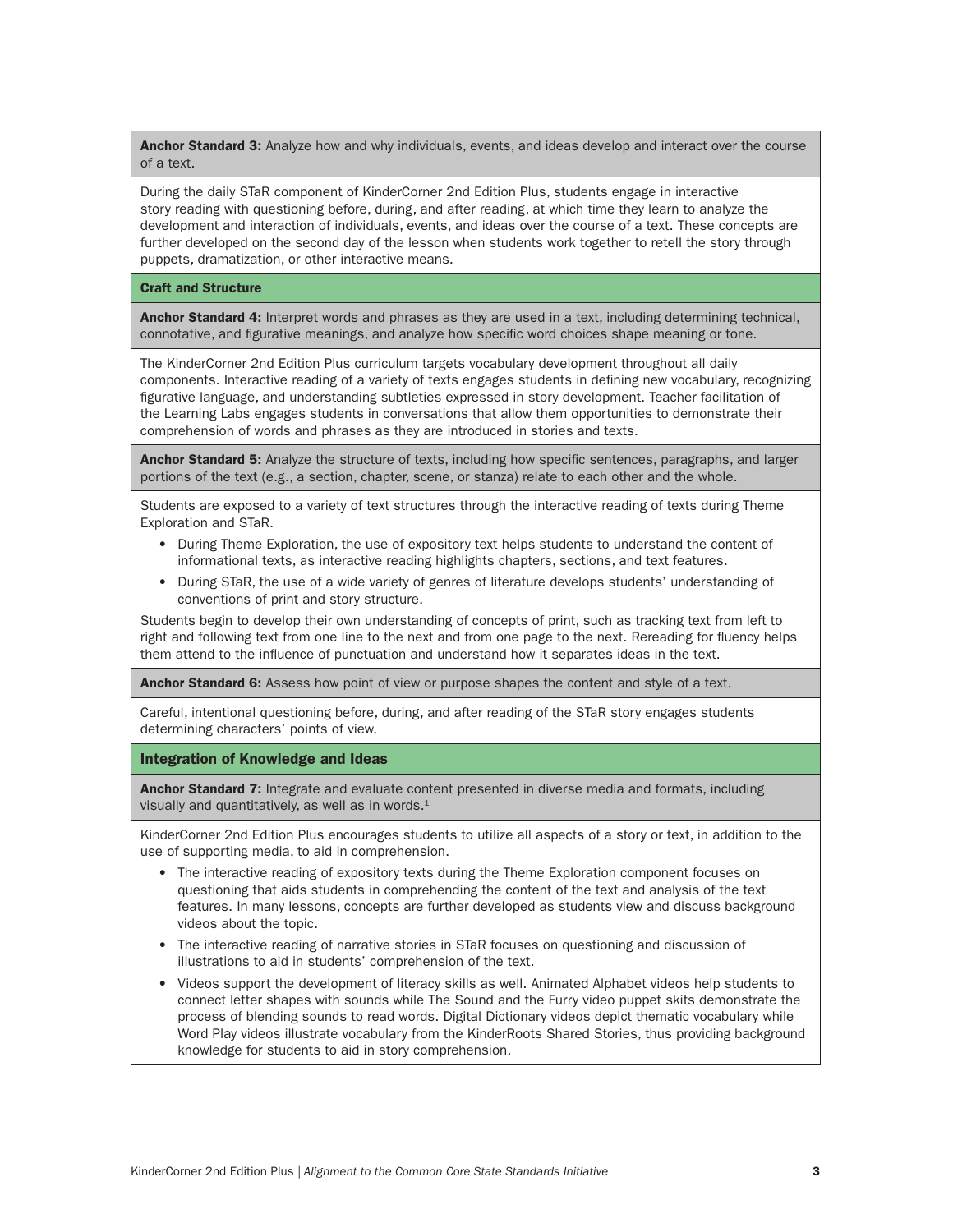Anchor Standard 8: Delineate and evaluate the argument and specific claims in a text, including the validity of the reasoning as well as the relevance and sufficiency of the evidence.

The KinderCorner 2nd Edition Plus curriculum encourages students to identify the reasons an author gives to support points in a text through interactive discussions of expository texts during Theme Exploration.

Anchor Standard 9: Analyze how two or more texts address similar themes or topics in order to build knowledge or to compare the approaches the authors take.

The KinderCorner 2nd Edition Plus curriculum guides students as they analyze texts with similar themes and compare stories through the use of good-reader skills in the daily STaR component.

Range of Reading and Level of Text Complexity

Anchor Standard 10: Read and comprehend complex literary and informational texts independently and proficiently.

The KinderCorner 2nd Edition Plus curriculum is a language- and literacy-based program designed to engage students in active participation in the beginning stages of the reading process that leads to independent reading within a comprehensive full-day kindergarten program.

### Section II: Alignment to English Language Arts Standards for Reading: Literature

## Kindergarten

#### Key Ideas and Details

Anchor Standard 1: Read closely to determine what the text says explicitly and to make logical inferences from it; cite specific textual evidence when writing or speaking to support conclusions drawn from the text.

RL.K.1. With prompting and support, ask and answer questions about key details in a text.

- In all units, the daily STaR component of KinderCorner 2nd Edition Plus engages students in answering questions about key ideas as they listen to narrative stories. Each theme guide provides questions from various levels of Bloom's taxonomy for teachers to use as they share stories that support this standard with students.
- Students also ask and answer questions about KinderRoots Shared Stories as they read them in the whole-group setting and with partners in units 7–16.

Anchor Standard 2: Determine central ideas or themes of a text and analyze their development; summarize the key supporting details and ideas.

RL.K.2. With prompting and support, retell familiar stories, including key details.

The KinderCorner 2nd Edition Plus curriculum utilizes the daily Story Telling and Retelling (STaR) component to provide students with retell opportunities. STaR evolves over two days for each story included in the curriculum. On the first day, the teacher engages students in an interactive reading of a story. On the second day, the teacher guides students through the retell process, using one of several different retell activities, such as pantomime, dramatization, sequencing, use of items or pictures to remind students of various parts of the story, etc. Students may also engage in retell activities in the classroom library lab, using the book, sequencing cards, or other prompts as a guide.

This occurs in all units on days 2, 4, 7, and 9 of the ten-day lesson sequence.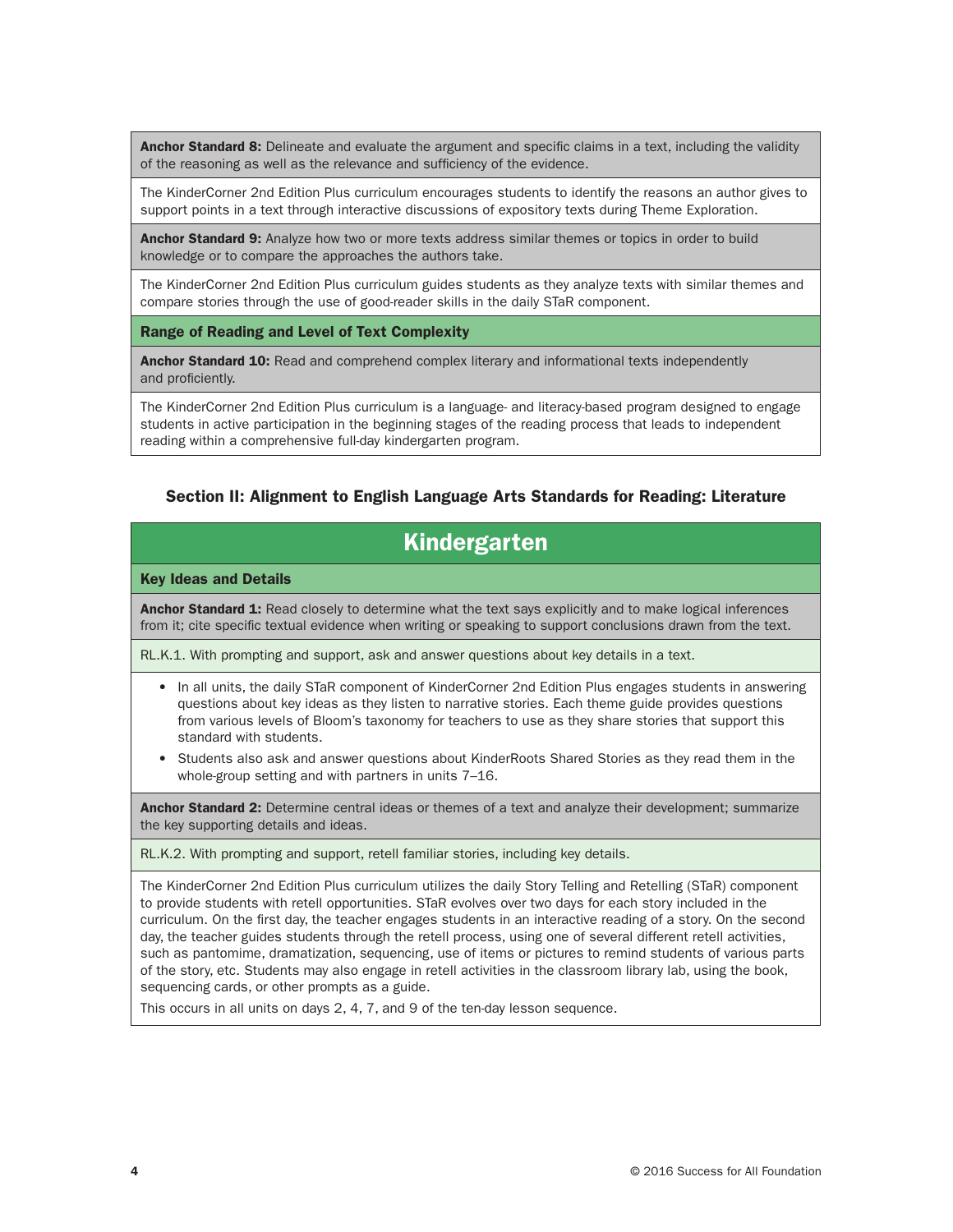Anchor Standard 3: Analyze how and why individuals, events, and ideas develop and interact over the course of a text.

RL.K.3. With prompting and support, identify characters, settings, and major events in a story.

In the interactive reading in the daily STaR component, students learn to identify the characters, setting, and major events. Each STaR story focuses on a good-reader skill to help students identify various story elements.

This occurs in all units on days 1, 3, 6, and 8 of the ten-day lesson sequence.

#### Craft and Structure

Anchor Standard 4: Interpret words and phrases as they are used in a text, including determining technical, connotative, and figurative meanings, and analyze how specific word choices shape meaning or tone.

RL.K.4. Ask and answer questions about unknown words in a text.

- In the daily STaR component of KinderCorner 2nd Edition Plus, students are introduced to new vocabulary before reading the story. The vocabulary words are defined at this time, and while reading the story, the teacher draws students' attention to the new vocabulary often, engaging students in discussion to ensure their understanding of each word. After reading the story, the teacher makes summative statements about the story that include the new story words. Students work with partners to think of a sentence that includes each new word. On the retell day for each story, students review the new vocabulary and create sentences for the words.
- The teacher also engages students in discussion of vocabulary through the use of Think Alouds and Buddy Buzz. In a Think Aloud, the teacher models asking a question about potentially unknown vocabulary and the process used to determine whether the word is understood in the context of the story. Buddy Buzz is a cooperative-learning technique in which students have an opportunity to tell a partner their ideas about the meaning of a word.
- The good-reader skill of asking questions about unknown words directly addresses this standard in:
	- − unit 1, day 3,
	- − unit 5, day 6,
	- − unit 7, day 3,
	- − unit 12, day 8, and
	- − unit 14, day 6.

Anchor Standard 5: Analyze the structure of texts, including how specific sentences, paragraphs, and larger portions of the text (e.g., a section, chapter, scene, or stanza) relate to each other and the whole.

RL.K.5. Recognize common types of texts (e.g., storybooks, poems).

- The KinderCorner 2nd Edition Plus curriculum utilizes a wide range of genres.
- In the KinderCorner 2nd Edition Plus curriculum:
	- − teachers read quality literature to students during STaR in every unit.
	- − teachers read poetry selections to students during Let's Daydream in every unit.
	- − teachers read expository texts to students during Theme Exploration in most units.
	- − students read expository concepts-of-print books during Stepping Stones in units 1–7 (only in week 1 of unit 7).
	- − students read narrative KinderRoots Shared Stories in units 7 (week 2)–16.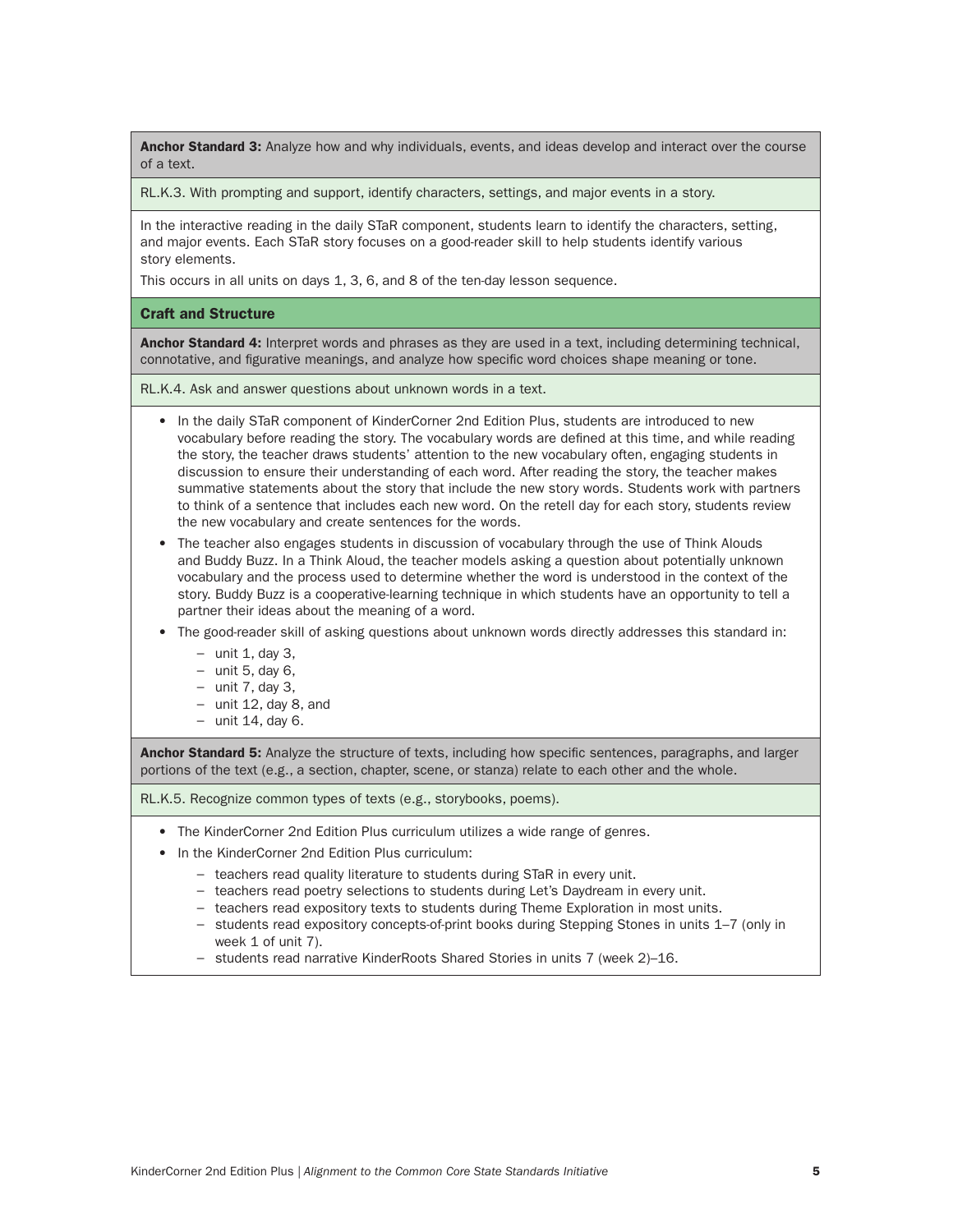Anchor Standard 6: Assess how point of view or purpose shapes the content and style of a text.

RL.K.6. With prompting and support, name the author and illustrator of a story, and define the role of each in telling the story.

- Before reading a story during STaR or Theme Exploration, students learn the names of the author and illustrator and identify each of their roles.
- This occurs in all units on days 1, 3, 6, and 8 of the ten-day lesson sequence.

#### Integration of Knowledge and Ideas

Anchor Standard 7: Integrate and evaluate content presented in diverse media and formats, including visually and quantitatively, as well as in words.

RL.K.7. With prompting and support, describe the relationship between illustrations and the story in which they appear (e.g., what moment in a story an illustration depicts).

- STaR
	- − On days 1, 3, 6, and 8 of the ten-day lesson sequence in every unit, students discuss the book's illustrations and learn to make connections between the story and its illustrations. On the first day that a STaR book is read, students use the cover illustration to determine what the story might be about. Often the teacher engages students in a Picture Walk, a KinderCorner preview strategy, to engage students in predicting what the story is about based on the illustrations.
- Stepping Stones
	- − As students are beginning to learn letter-sound connections, they are taught to rely on picture clues as they read concepts-of-print books. This happens each day in units 2–6.
- KinderRoots
	- − Students use the cover and interior illustrations to make predictions about KinderRoots Shared Stories and to better understand what the text says. After students read each page during Guided Group Reading and Guided Partner Reading, the teacher engages them in a comprehension discussion that includes references to the illustrations. This happens in every unit, beginning unit 7, week 2.

Anchor Standard 8: Delineate and evaluate the argument and specific claims in a text, including the validity of the reasoning as well as the relevance and sufficiency of the evidence.

RL.K.8. (Not applicable to literature)

Anchor Standard 9: Analyze how two or more texts address similar themes or topics in order to build knowledge or to compare the approaches the authors take.

RL.K.9. With prompting and support, compare and contrast the adventures and experiences of characters in familiar stories.

- The STaR component of KinderCorner 2nd Edition Plus provides a wide range of stories from which students can compare and contrast characters' adventures and experiences. The good-reader skill of comparing characters in different stories provides opportunities to compare characters in stories by the same author and characters from other stories about the same topics. This good-reader skill directly addresses this standard in:
	- − unit 8, day 3,
	- − unit 13, day 3, and
	- − unit 16, day 8.
- The nineteen KinderRoots Shared Stories revolve around a set of characters that students come to know. References to the adventures and experiences of the characters from previously read stories are a natural part of the ongoing discussion as each new story is read.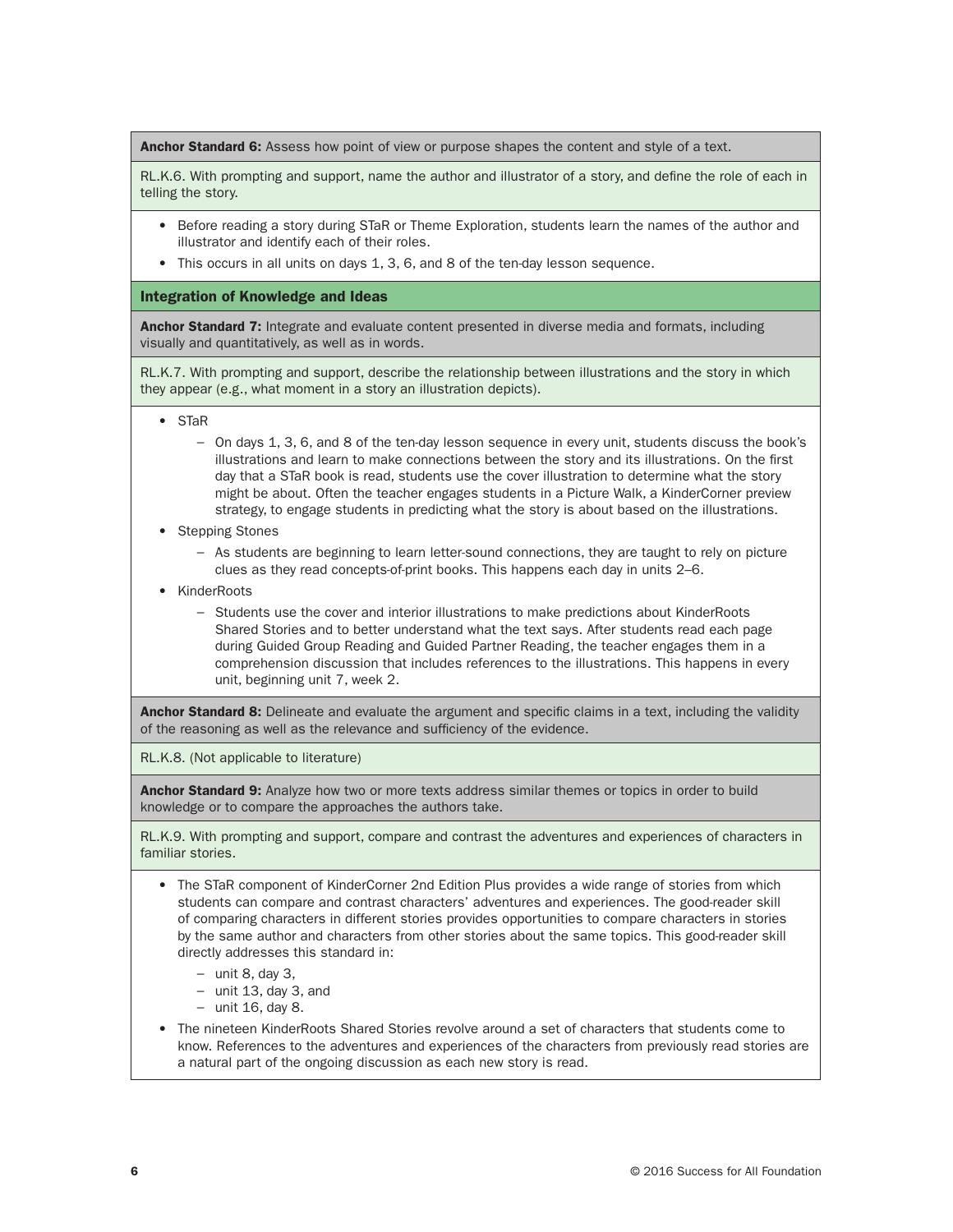#### Range of Reading and Level of Text Complexity

Anchor Standard 10: Read and comprehend complex literary and informational texts independently and proficiently.

RL.K.10. Actively engage in group reading activities with purpose and understanding.

- In KinderCorner 2nd Edition Plus, students engage in group reading activities daily during the STaR component. Each STaR story is read over the course of two days. On the first day, intentional questioning before, during, and after reading assures that students are actively involved, setting listening objectives, and engaging in conversation with partners for understanding. On the second day, students are engaged in retell activities in which they work with partners or in small groups to retell the story.
- Students read two different concepts-of-print books, both in a whole-group setting and with partners, each week during Stepping Stones in units 1–6.
- Beginning in unit 7, the KinderRoots component engages students in guided group reading and guided partner reading activities that help them to read with purpose and understanding. Throughout the week's instructional activities with a Shared Story, the process unfolds in a way that provides heavy teacher support in the beginning and then gradually releases responsibility to students.
	- − Guided group reading—The teacher and students read the story for the first time together in unison. The teacher ensures comprehension by leading a discussion throughout the reading of the story.
	- − Guided partner reading—The teacher guides the class from page to page and stops after each page to clarify difficult words or story content, but students work to read the text with their partners.
	- − Partner reading—Students read the story with their partners. Students alternate pages, help one another as needed, and reread the page together for fluency practice. The teacher monitors to provide support as needed.

### Section III: Alignment to English Language Arts Standards for Reading: Informational Text

## Kindergarten

#### Key Ideas and Details

Anchor Standard 1: Read closely to determine what the text says explicitly and to make logical inferences from it; cite specific textual evidence when writing or speaking to support conclusions drawn from the text.

RI.K.1. With prompting and support, ask and answer questions about key details in a text.

- In Theme Exploration, students answer questions about key ideas in a text. The theme guides for units in which expository texts are used provide intentional questioning that supports this standard for the teacher to use. This occurs in most units (e.g., unit 9, day 3 and unit 11, day 3).
- In units 1–7 (week 1), discussion about the text's content is part of the lesson as students read expository concepts-of-print books.

Anchor Standard 2: Determine central ideas or themes of a text and analyze their development; summarize the key supporting details and ideas.

RI.K.2. With prompting and support, identify the main topic, and retell the key details of a text.

• The KinderCorner 2nd Edition Plus curriculum provides support in the theme guides for questioning that teaches students how to identify the main topic and key details in expository texts (most units).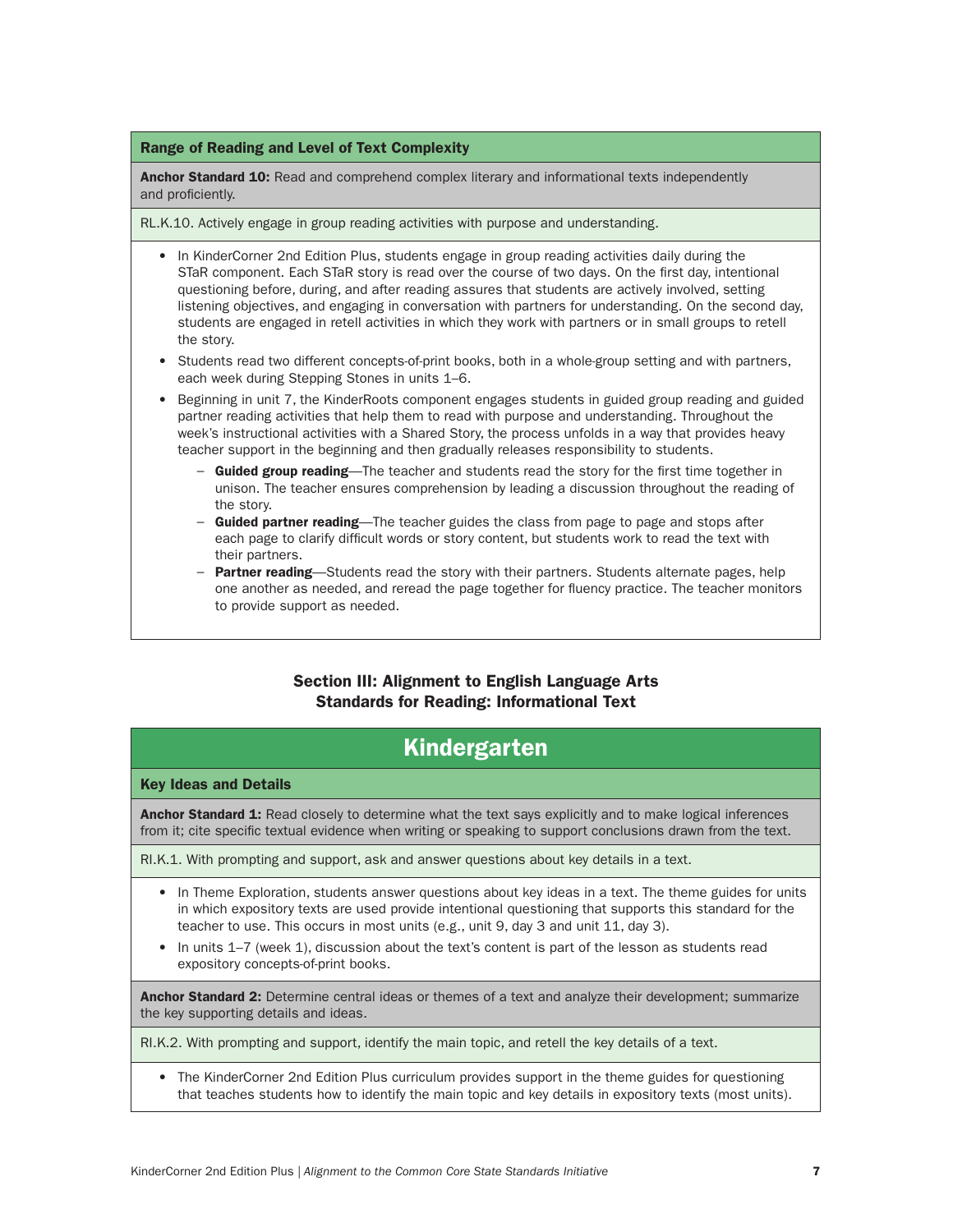Anchor Standard 3: Analyze how and why individuals, events, and ideas develop and interact over the course of a text.

RI.K.3. With prompting and support, describe the connection between two individuals, events, ideas, or pieces of information in a text.

• During interactive reading of expository texts in Theme Exploration, students learn to make connections among individuals, events, ideas, or pieces of information in a text (many units, e.g., unit 11, day 2).

#### Craft and Structure

Anchor Standard 4: Interpret words and phrases as they are used in a text, including determining technical, connotative, and figurative meanings, and analyze how specific word choices shape meaning or tone.

RI.K.4. With prompting and support, ask and answer questions about unknown words in a text.

• Students learn theme-related vocabulary each day in Theme Exploration of KinderCorner 2nd Edition Plus. During this component, the teacher frequently reads expository texts that contain the new words and other vocabulary with which students may be unfamiliar. Students engage in discussion about new vocabulary in the context of the book and during other daily components (many units, e.g., unit 9, day 4).

Anchor Standard 5: Analyze the structure of texts, including how specific sentences, paragraphs, and larger portions of the text (e.g., a section, chapter, scene, or stanza) relate to each other and the whole.

RI.K.5. Identify the front cover, back cover, and title page of a book.

• In all KinderCorner 2nd Edition Plus units, students learn to identify the front and back covers and the title page in a book. In expository texts that include an index and/or a table of contents, students also learn to identify these features.

Anchor Standard 6: Assess how point of view or purpose shapes the content and style of a text.

RI.K.6. Name the author and illustrator of a text, and define the role of each in presenting the ideas or information in a text.

• Before reading an expository text during Theme Exploration or an expository concepts-of-print book during Stepping Stones, students learn the names of the author and illustrator and each of their roles (all units, e.g., unit 9, day 3, Theme Exploration).

Integration of Knowledge and Ideas

Anchor Standard 7: Integrate and evaluate content presented in diverse media and formats, including visually and quantitatively, as well as in words.

RI.K.7. With prompting and support, describe the relationship between illustrations and the text in which they appear (e.g., what character, place, thing, or idea in the text an illustration depicts).

• Interactive reading of expository texts during the Theme Exploration component focuses on questioning that aids students in understanding the text's content and that guides them in analyzing the text's features to improve their comprehension. In many lessons, concepts are further developed as students view and discuss background videos about the topic (all units, e.g., unit 8, day 3).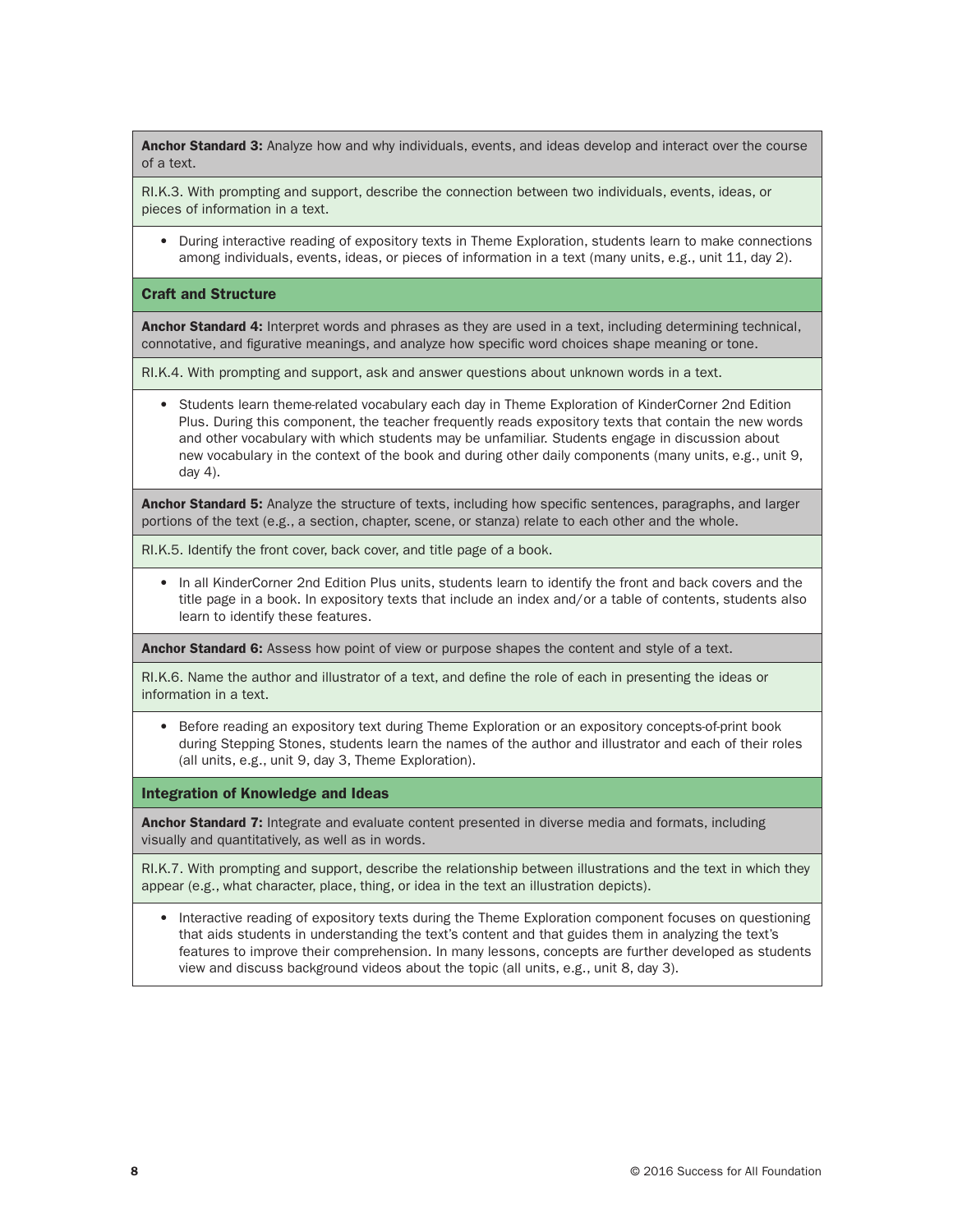Anchor Standard 8: Delineate and evaluate the argument and specific claims in a text, including the validity of the reasoning as well as the relevance and sufficiency of the evidence.

RI.K.8. With prompting and support, identify the reasons an author gives to support points in a text.

• The KinderCorner 2nd Edition Plus curriculum encourages students to identify the reasons an author gives to support points in a text through interactive discussions of expository texts in Theme Exploration (most units).

Anchor Standard 9: Analyze how two or more texts address similar themes or topics in order to build knowledge or to compare the approaches the authors take.

RI.K.9. With prompting and support, identify basic similarities in and differences between two texts on the same topic (e.g., in illustrations, descriptions, or procedures).

• The interactive reading of stories and texts includes questioning in which students learn to make connections between two texts by identifying similarities and differences between the books (many units).

Range of Reading and Level of Text Complexity

Anchor Standard 10: Read and comprehend complex literary and informational texts independently and proficiently.

RI.K.10. Actively engage in group reading activities with purpose and understanding.

- KinderCorner 2nd Edition Plus students engage in group reading of expository texts during Theme Exploration. The intentional questions asked while reading the text assure that students are actively involved the activity, setting listening objectives and engaging in conversation with partners for understanding (many units, e.g., unit 11, day 2).
- Students work together to read expository concepts-of-print books during Stepping Stones.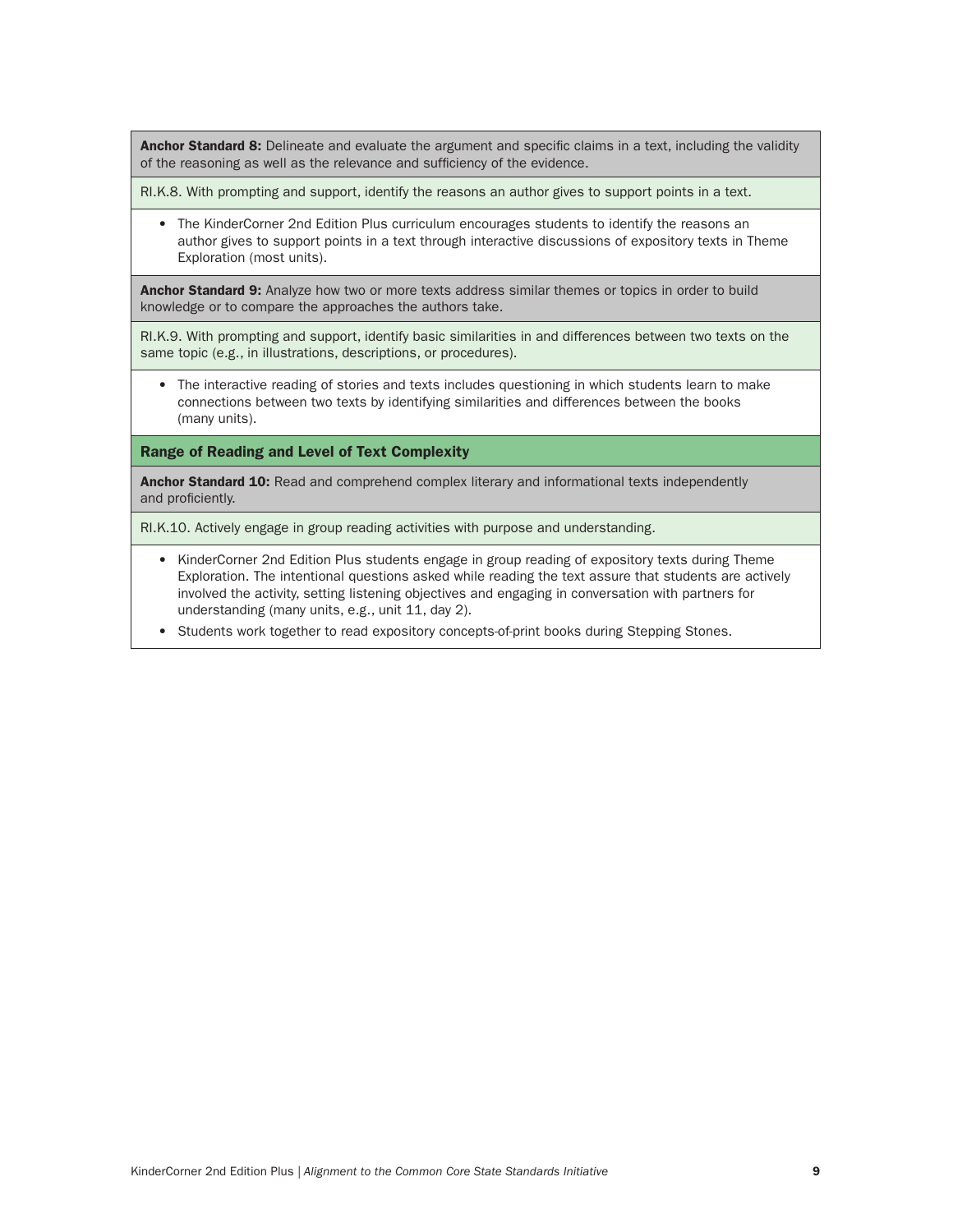### Section IV: Alignment to English Language Arts Standards for Reading: Foundational Skills

## Kindergarten

#### Print Concepts

RF.K.1. Demonstrate an understanding of the organization and basic features of print.

- Follow words from left to right, top to bottom, and page by page.
- Recognize that spoken words are represented in written language by specific sequences of letters.
- Understand that words are separated by spaces in print.
- Recognize and name all uppercase and lowercase letters of the alphabet.

#### Print Features

- Students learn concepts of print daily in several components of KinderCorner 2nd Edition Plus, including the Daily Message, STaR, and Stepping Stones.
- The emergent-reading portion of the Stepping Stones lessons in units 1–6 focus specifically on print concepts. Each day students practice turning pages and tracking text with the two new concepts-of-print books that they will be given weekly. Students can take these books home to add to their personal libraries at the end of the week. On days 1 and 6 of each unit, Stepping Stones contains an extended concepts-of-print lesson. On days 2–5 and 7–10, students engage in a short review of the previously introduced concepts of print, followed by either guided group reading or partner reading of the concepts-of-print book. Through these lessons, students learn to recognize that spoken words are represented by written words, that words are separated by spaces, that capitalization and terminal punctuation indicate the beginning and end of a sentence, how to hold a book correctly, that one reads from top to bottom and left to right, etc. They also learn to recognize several sight words.
- Students will practice and develop concepts-of-print skills in units 7–16 as they read KinderRoots Shared Stories.

#### Letter Names

• In the first six units of Stepping Stones of KinderCorner 2nd Edition Plus, students learn the sounds of letters through daily use of the alphabet wall frieze, alliterative phrases, and key cards. In unit 7, they learn letter names as they learn to recite The Alphabet Chant, again using the wall frieze and key cards. Guided by the online data tools, the teacher assesses students' ability to name a set of letters in their uppercase and lowercase forms (units 8–11). Mastery data is tracked and used to guide the teacher in reviewing and coaching until all students have learned all the letter names.

#### Phonological Awareness

RF.K.2. Demonstrate an understanding of spoken words, syllables, and sounds (phonemes).

- Recognize and produce rhyming words.
- Count, pronounce, blend, and segment syllables in spoken words.
- Blend and segment onsets and rimes of single-syllable spoken words.
- Isolate and pronounce the initial, medial vowel, and final sounds (phonemes) in three-phoneme (consonant-vowel-consonant, or CVC) words.1 (This does not include CVCs ending with /l/, /r/, or /x/.)
- Add, or substitute, individual sounds (phonemes) in simple one-syllable words to make new words.
- The daily Rhyme Time component of KinderCorner 2nd Edition Plus focuses on phonological and phonemic awareness. In each lesson, students first learn or recite poems and chants. This is followed each day by a lesson or game that teaches or reviews a phonological- or phonemic-awareness skill. Each lesson focuses on one of the following phonological- and phonemic-awareness skills: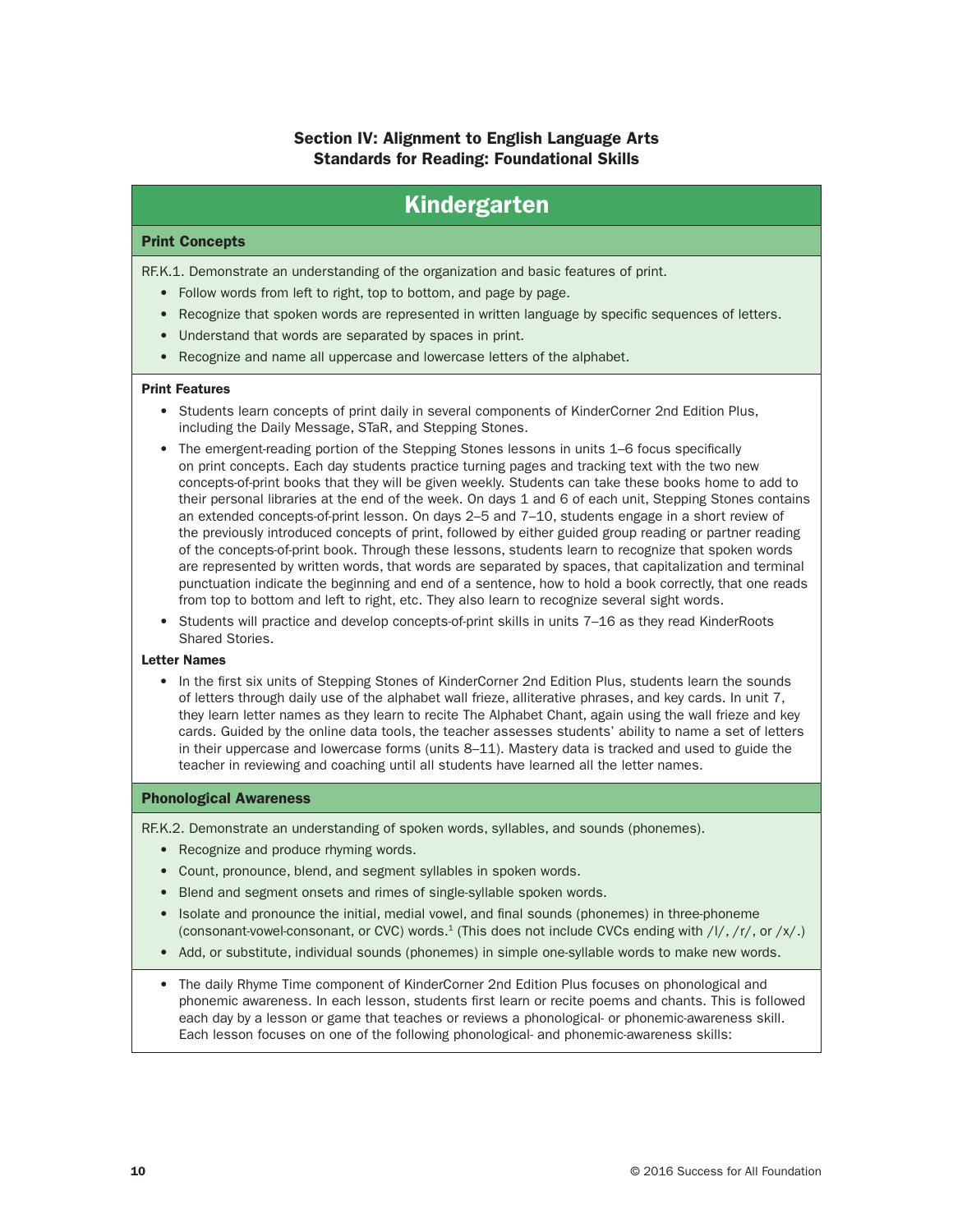- − recognizes and produces rhymes
- − understands the concept of a sentence
- − segments sentences
- − segments and counts syllables
- − blends syllables
- − blends and segments onsets and rimes in single-syllable spoken words
- − recognizes alliteration
- − understands that words are made of sounds
- − identifies initial, medial, and ending sounds
- − blends auditory sounds
- − segments auditory sounds
- − substitutes, adds, and deletes phonemes
- The literacy lab engages students in games in which they learn to identify targeted sounds at the beginning, middle, and end of words; change beginning and ending sounds in words; add a sound to a word to make a new word; make CVC words; and play auditory blending and segmentation games with words (e.g., unit 9, days 1–5).
- Students learn to substitute sounds in KinderRoots (units 7–16) when they play the game Quick Erase, in which they change one letter at a time in a word to create a series of new words.

#### Phonics and Word Recognition

RF.K.3. Know and apply grade-level phonics and word-analysis skills in decoding words.

- Demonstrate basic knowledge of letter-sound correspondences by producing the primary or most frequent sound for each consonant.
- Associate the long and short sounds with the common spellings (graphemes) for the five major vowels.
- Read common high-frequency words by sight (e.g., "the," "of," "to," "you," "she," "my," "is," "are," "do," "does").
- Distinguish between similarly spelled words by identifying the sounds of the letters that differ.

#### Letter-Sound Correspondence of Consonants

• Students learn to associate letter shapes and the most frequent sound for all consonants and a few letter groups, such as "ch" and "sh," with the aid of mnemonic picture clues. The teacher assesses students on their ability to say the sound associated with two or three letters per week as guided by the online data tools. Mastery information is tracked and guides the teacher as he or she reviews letter sounds and coaches individual students.

#### Letter-Sound Correspondence of Vowels

- Students first learn to associate the short sound with each vowel as they develop initial letter-sound correspondence and learn to blend sounds to read words. They later learn "ee" and "ea," which appear in Shared Stories in units 15 and 16.
- The long-vowel silent "e" pattern is introduced in unit 12 through the *Story of Sneaky "e,"* a funny tale that helps students to remember the spelling rule of silent "e." Words with this pattern are highlighted throughout the day, especially in the Daily Message, in subsequent weeks.

#### High-Frequency Words

- Sight words that appear frequently in the Daily Message and concepts-of-print books are highlighted and posted on a word wall throughout units 1–6. Teachers review the words from the word wall periodically during Stepping Stones lessons. When all students have learned to read a given word on the word wall, it is removed.
- Once students have learned the letter names in KinderRoots, beginning in unit 7, they learn to play Say-Spell-Say, a memory game that helps them to add more words to their sight-word vocabularies with each story. These words are also added to the word wall.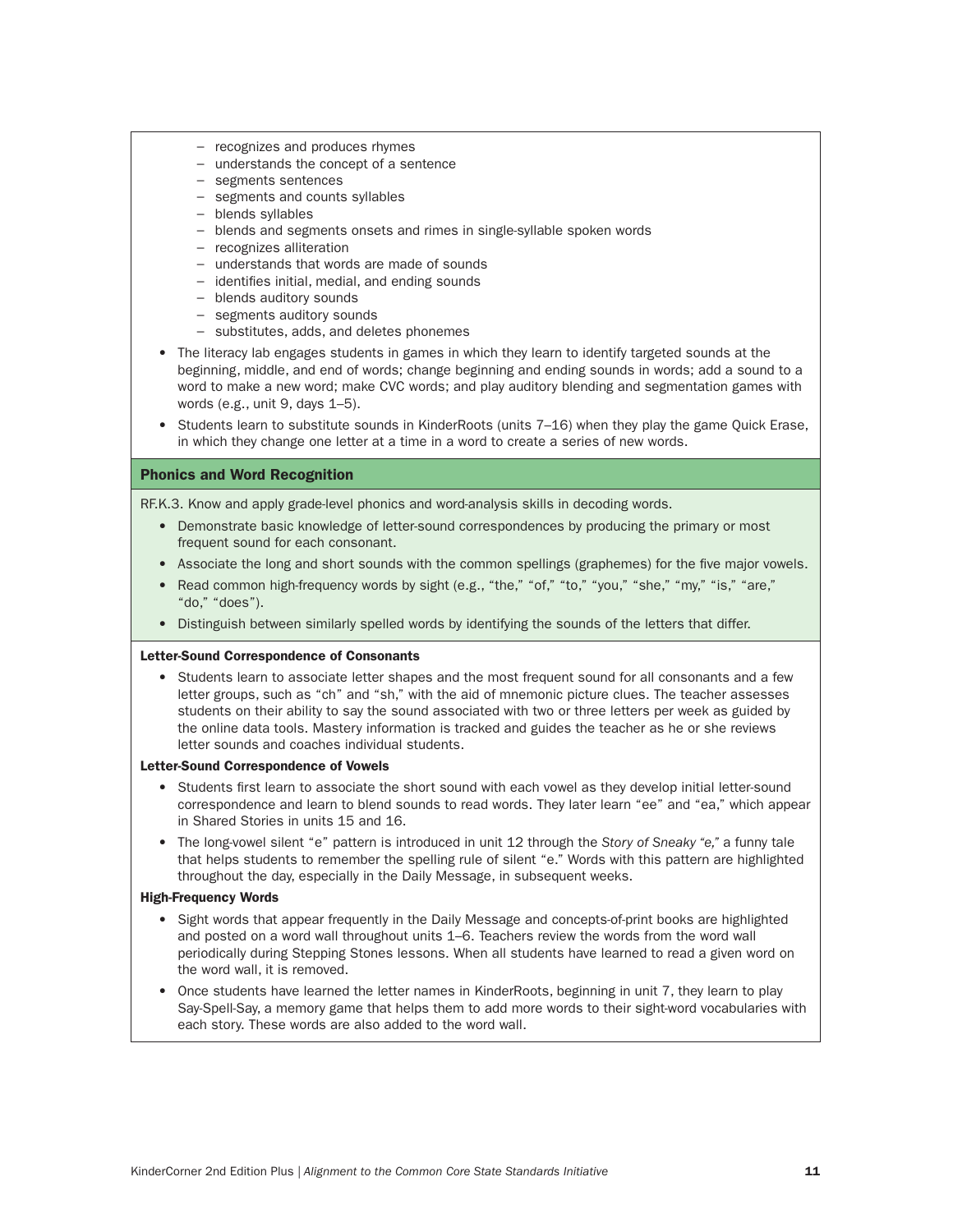#### **Fluency**

RF.K.4. Read emergent-reader texts with purpose and understanding.

• In units 1–6, students develop readiness competencies such as concepts-of-print skills and letter-sound correspondence in Stepping Stones and phonological- and phonemic-awareness skills during Rhyme Time. By unit 7, students are ready to combine their concepts-of-print, phonics, and sight-word skills to read KinderRoots Shared Stories. In addition to applying these skills, students also begin to develop their reading comprehension and fluency. KinderRoots Shared Stories allow students to read engaging and interesting stories even if they only know a few letter sounds. The first KinderRoots story, The Wet Dog, begins with text that uses very few sounds and only a couple of sight words. Each story adds a focus sound and contains numerous words that begin with or contain that sound (units 7–16).

### Section I: Alignment to the College and Career Readiness Anchor Standards for Writing

## Kindergarten

#### Text Types and Purposes

**Anchor Standard 1:** Write arguments to support claims in an analysis of substantive topics or texts, using valid reasoning and relevant and sufficient evidence.

The KinderCorner 2nd Edition Plus curriculum provides daily opportunities for students to write for a variety of purposes. Students have access to writing materials during the daily components Greetings, Readings, & Writings; writing lab; and Write Away to express their opinions, provide information, or relate a story. Students also have access to writing materials in all the Learning Labs so they can track results of science experiments, write about experiences, or support their play in the labs. Components in which this occurs include:

- Greetings, Readings, & Writings—Students' journals and writing materials are available for them to use to write when they arrive.
- Learning Labs—Writing materials are available for students to use in any of the Learning Labs. Students may write about their experiences in the labs, about observations and results of science experiments, or to create supporting materials that extend their learning such as signs, menus, receipts, forms, etc.
- Writing lab—Students have a daily opportunity to engage in writing activities based on information from theme-related texts. The writing prompts in and teacher facilitation of this lab engage students in writing experiences that allow them to demonstrate their understanding of the information and concepts presented in both narrative and expository texts. Students have access to the texts read during Theme Exploration and STaR to use as references when writing in this lab.
- Write Away—In Write Away, students respond to a theme-related writing prompt each day. The teacher models writing his or her own response to the prompt using a set of emergent-writing strategies that are taught to students throughout units 1–6.

Anchor Standard 2: Write informative/explanatory texts to examine and convey complex ideas and information clearly and accurately through the effective selection, organization, and analysis of content.

Students have daily opportunities to use writing as a means to inform/explain their ideas about theme-related topics and discoveries in the Learning Labs. They may do this writing specifically in the Greetings, Readings, & Writings; writing lab; and Write Away components of KinderCorner 2nd Edition.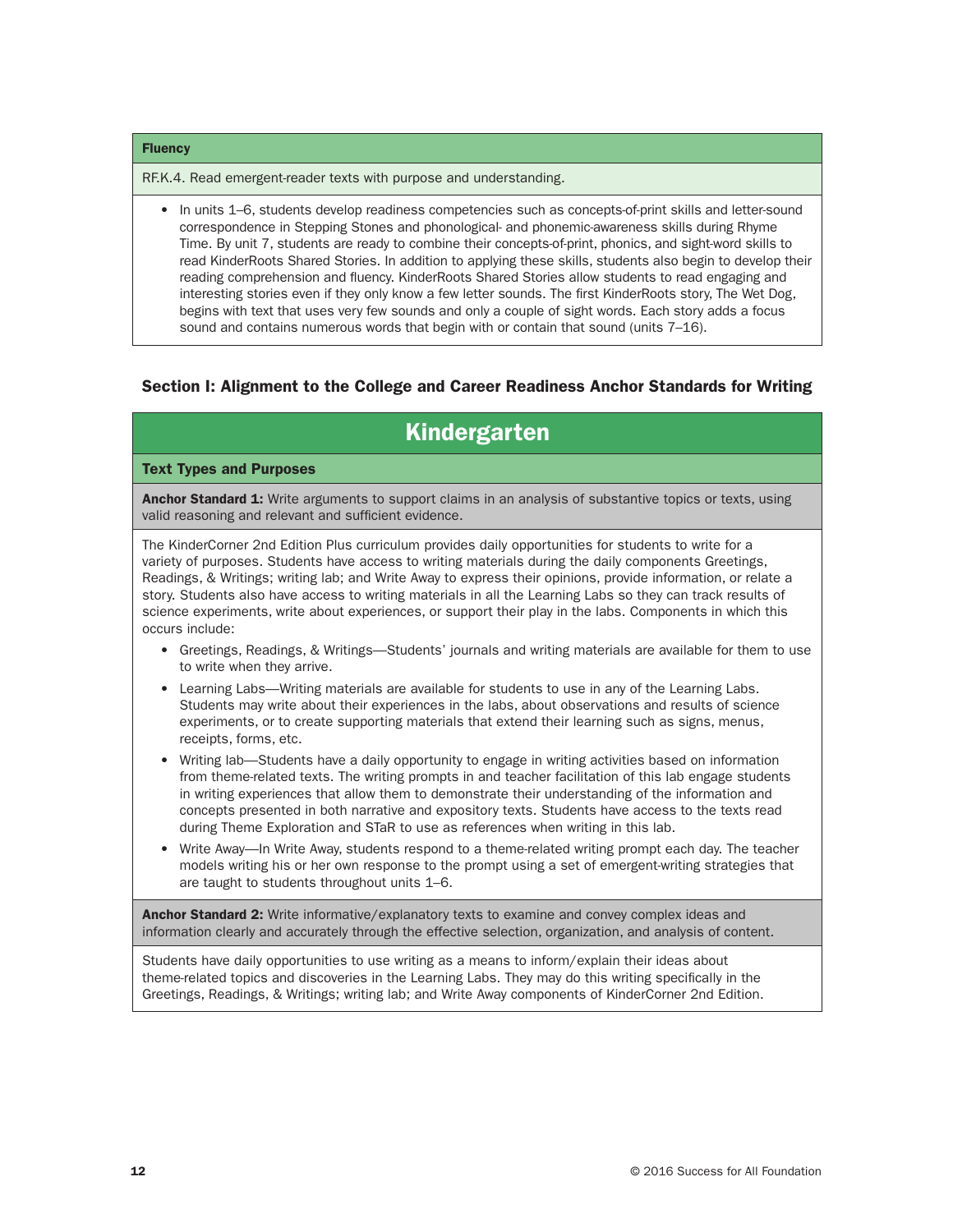**Anchor Standard 3:** Write narratives to develop real or imagined experiences or events using effective technique, well-chosen details, and well-structured event sequences.

The daily writing lab and Write Away components of KinderCorner 2nd Edition Plus provide students with time to write narratives in which they relate real or imagined experiences. Students are encouraged to share their writing with the class and to incorporate suggestions from their peers. Students have opportunities, both as part of a whole-class experience and individually, to write about classroom experiences and class trips. These writing activities allow students to recount the sequences of events in these experiences. Occasionally students participate in writing a class book that uses a familiar text as a model for their writing.

#### Production and Distribution of Writing

Anchor Standard 4: Produce clear and coherent writing in which the development, organization, and style are appropriate to task, purpose, and audience.

This is not a kindergarten standard.

Anchor Standard 5: Develop and strengthen writing as needed by planning, revising, editing, rewriting, or trying a new approach.

Students have multiple daily opportunities to develop their writing skills in KinderCorner 2nd Edition Plus during the Greetings, Readings, & Writings; Learning Labs; writing lab; and Write Away components. The writing components in KinderCorner 2nd Edition Plus are structured to give students opportunities to plan, write, receive feedback from adults and peers, and revise their writing as they learn to express their ideas on paper.

- Students put their writing skills to use as they describe what they plan to do in the Learning Lab they have selected for each day. The teacher conducts a brief individual conference with each student, as often as possible, about his or her plan.
- The writing lab is always available and stocked with various writing materials such as pencils, markers, crayons, lined and unlined paper, and writing journals. Students are encouraged to write about whatever they choose. In some units, there are theme-related prompts to encourage writing as well. In addition to choosing to write in the writing lab during Learning Lab time, students may also choose to write there during Greetings, Readings, & Writings or other available times during the day.
- Writing is incorporated into other labs in addition to the writing lab. Students may create menus for their pretend restaurant, signs for their block buildings, labels for their art projects, or they may record data as they complete the science steps in the science lab.
- In Write Away, the teacher presents a set of emergent-writing strategies for students to use to communicate their thoughts before they are able to properly form letters or write with conventional spelling. The teacher models a response to the daily writing prompt using the previously introduced strategies. Students also watch entertaining videos with puppets that use strategies.
- Students share and discuss with peers what they will write during Partner Planning in each Write Away lesson. They learn early on to fully develop their ideas before attempting to write them. The teacher monitors students' writing during this time and confers with a few students each day about their writing. At the end of Write Away, students are selected to share their writing with the class.
- Beginning in unit 5, on days 5 and 10, students select one of the sentences they have written that week to elaborate on with a second sentence. This practice with expanding ideas helps them to develop expressive elaboration skills both in writing and speaking.

Anchor Standard 6: Use technology, including the Internet, to produce and publish writing and to interact and collaborate with others.

The KinderCorner 2nd Edition Plus curriculum provides opportunities for students to use a computer to write and print their work to be shared within the classroom and school and at home (units 9–16, Greetings, Readings, & Writings and computer/media lab).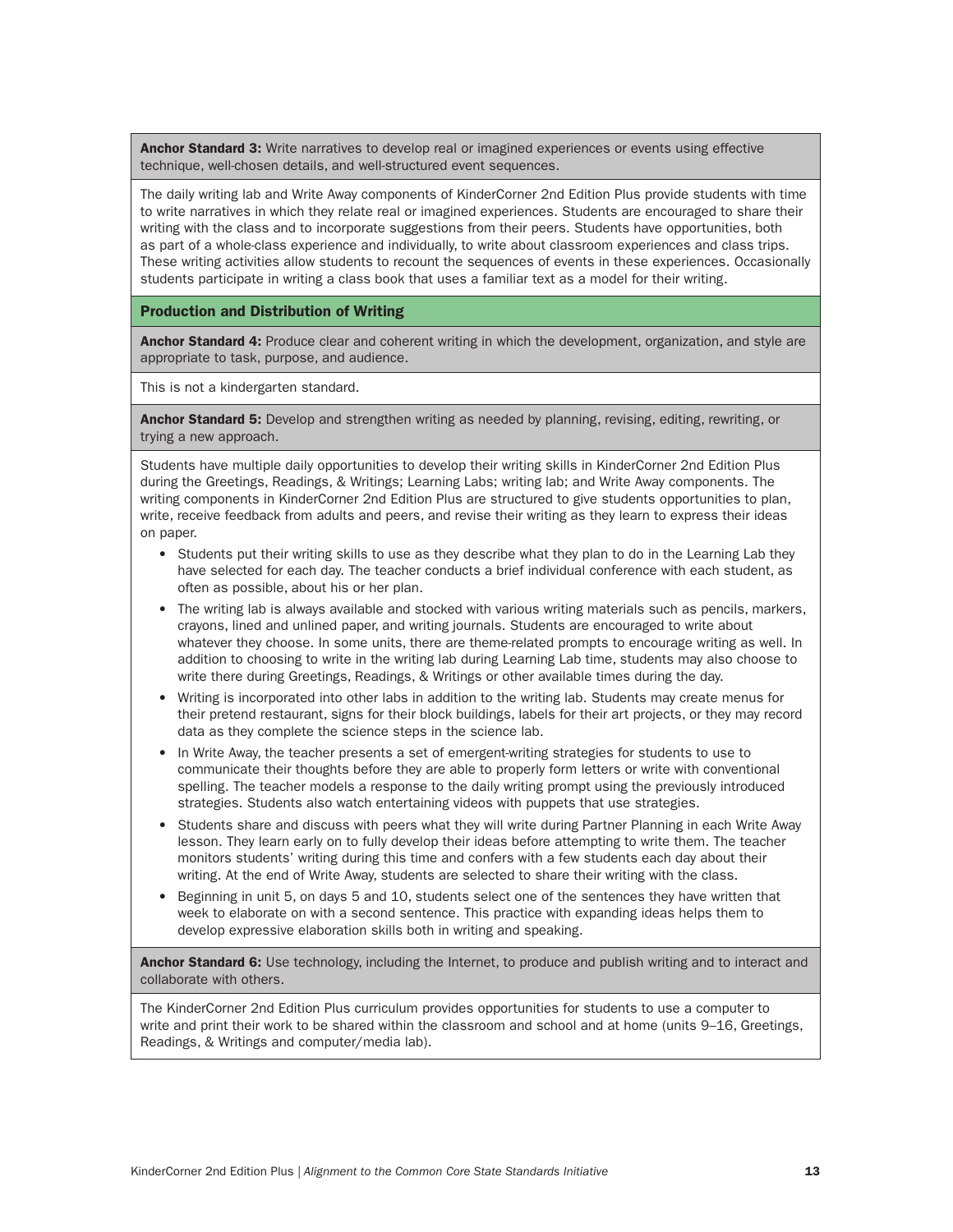#### Research to Build and Present Knowledge

Anchor Standard 7: Conduct short as well as more sustained research projects based on focused questions, demonstrating understanding of the subject under investigation.

The KinderCorner 2nd Edition Plus curriculum includes many science experiments in which students participate. The curriculum introduces a set of science steps that teaches the scientific method as a way of conducting simple experiments to test hypotheses and discover concepts. Students write to record their observations and the results of these experiments (many units, e.g., unit 6, day 1, science lab).

Anchor Standard 8: Gather relevant information from multiple print and digital sources, assess the credibility and accuracy of each source, and integrate the information while avoiding plagiarism.

KinderCorner 2nd Edition Plus students have access to expository texts and narratives in the classroom library lab and to computers in the computer/media lab to use as references when writing during Greetings, Readings, & Writings; in Learning Labs; and during Write Away (all units).

Anchor Standard 9: Draw evidence from literary or informational texts to support analysis, reflection, and research.

This is not a kindergarten standard.

#### Range of Writing

Anchor Standard 10: Write routinely over extended time frames (time for research, reflection, and revision) and shorter time frames (a single sitting or a day or two) for a range of tasks, purposes, and audiences.

This is not a kindergarten standard.

### Section II: Alignment to English Language Arts Standards for Writing

## Kindergarten

#### Text Types and Purposes

Anchor Standard 1: Write arguments to support claims in an analysis of substantive topics or texts, using valid reasoning and relevant and sufficient evidence.

W.K.1. Use a combination of drawing, dictating, and writing to compose opinion pieces in which they tell a reader the topic or the name of the book they are writing about and state an opinion or preference about the topic or book (e.g., "My favorite book is....").

KinderCorner 2nd Edition Plus provides emergent-writing strategies for students to use in Write Away that they may then use in any writing they do in all components. Frequently in Write Away, students write opinion pieces in which they write about favorite foods, activities, etc. (all units, e.g., unit 6, day 1).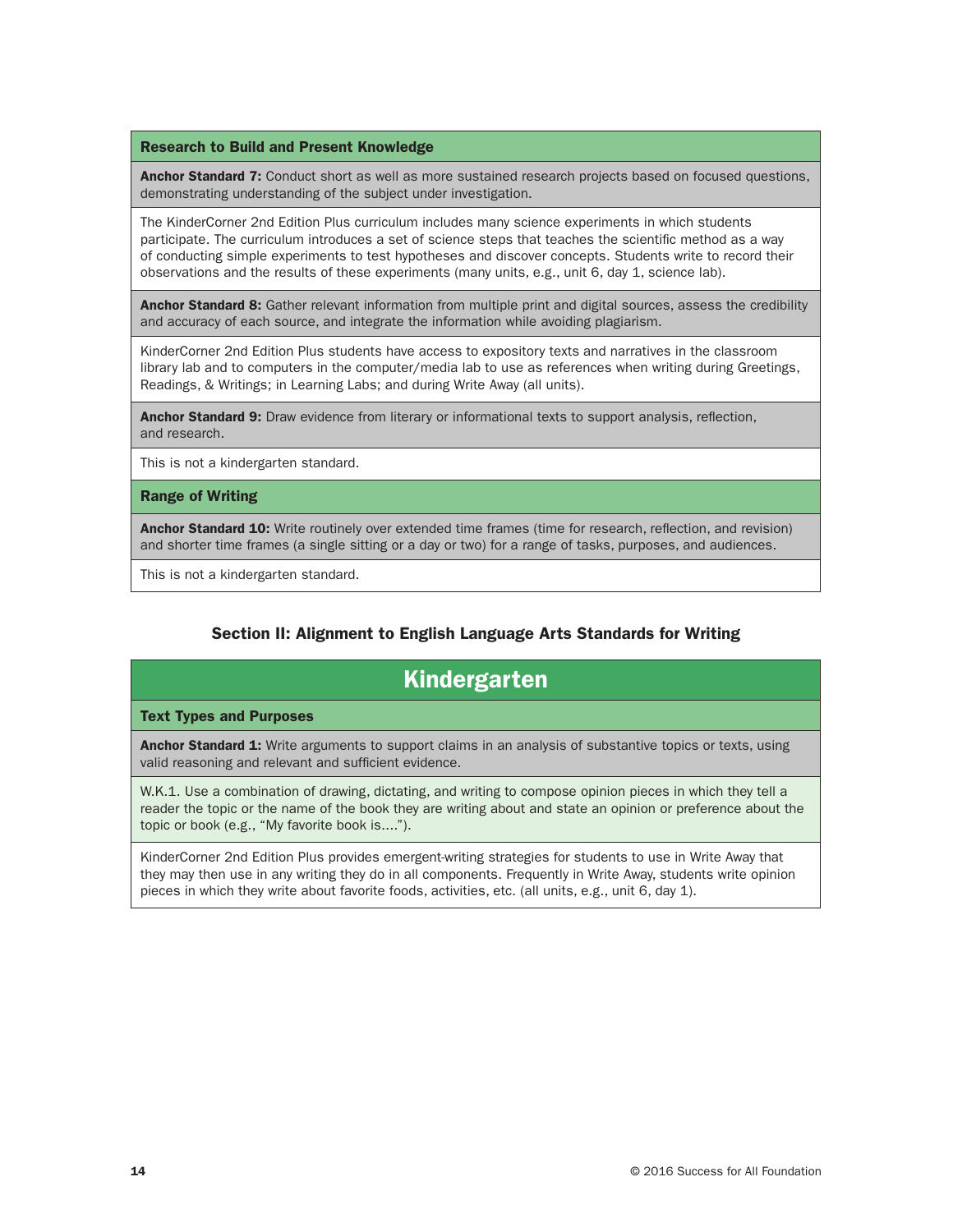Anchor Standard 2: Write informative/explanatory texts to examine and convey complex ideas and information clearly and accurately through the effective selection, organization, and analysis of content.

W.K.2. Use a combination of drawing, dictating, and writing to compose informative/explanatory texts in which they name what they are writing about and supply some information about the topic.

- In the daily Write Away component in KinderCorner 2nd Edition Plus, students write in response to a prompt. During Write Away, the teacher provides structured writing instruction about strategies that students can use to communicate in writing before they learn to spell conventionally. After watching the teacher model writing a response to a theme-related writing prompt, students discuss their own ideas with partners and write responses using the strategies that have been taught. Students apply the strategies that have been taught in Write Away to writing activities in other components such as Greetings, Readings, & Writings; writing lab; and other labs (all units, e.g., unit 3, day 1).
- The emergent-writing strategies include:
	- − Draw a Picture,
	- − Draw a Line,
	- − Write Sounds That You Know,
	- − Copy a Word,
	- − Remember a Word,
	- − Stretch and Read (sound spelling), and
	- − Say-Spell-Say (an activity students use to recall sight words).

**Anchor Standard 3:** Write narratives to develop real or imagined experiences or events using effective technique, well-chosen details, and well-structured event sequences.

W.K.3. Use a combination of drawing, dictating, and writing to narrate a single event or several loosely linked events, tell about the events in the order in which they occurred, and provide a reaction to what happened.

Students apply the writing strategies taught in Write Away to create narratives (all units, e.g., unit 3, days 2 and 7).

#### Production and Distribution of Writing

Anchor Standard 4: Produce clear and coherent writing in which the development, organization, and style are appropriate to task, purpose, and audience.

W.K.4. This is not a kindergarten standard.

Anchor Standard 5: Develop and strengthen writing as needed by planning, revising, editing, rewriting, or trying a new approach.

W.K.5. With guidance and support from adults, respond to questions and suggestions from peers, and add details to strengthen writing as needed.

During the Write Away component of KinderCorner 2nd Edition Plus, students work with partners to plan their writing. The teacher confers with students regularly about their writing when students write their lab plans and during Write Away. During the conference, the teacher may offer suggestions for improving students' writing (all units).

Anchor Standard 6: Use technology, including the Internet, to produce and publish writing and to interact and collaborate with others.

W.K.6. With guidance and support from adults, explore a variety of digital tools to produce and publish writing, including in collaboration with peers.

The KinderCorner 2nd Edition Plus curriculum provides opportunities for students to use a computer to write and print their work to be shared within the classroom and school and at home (units 9–16, Greetings, Readings, & Writings and computer/media lab).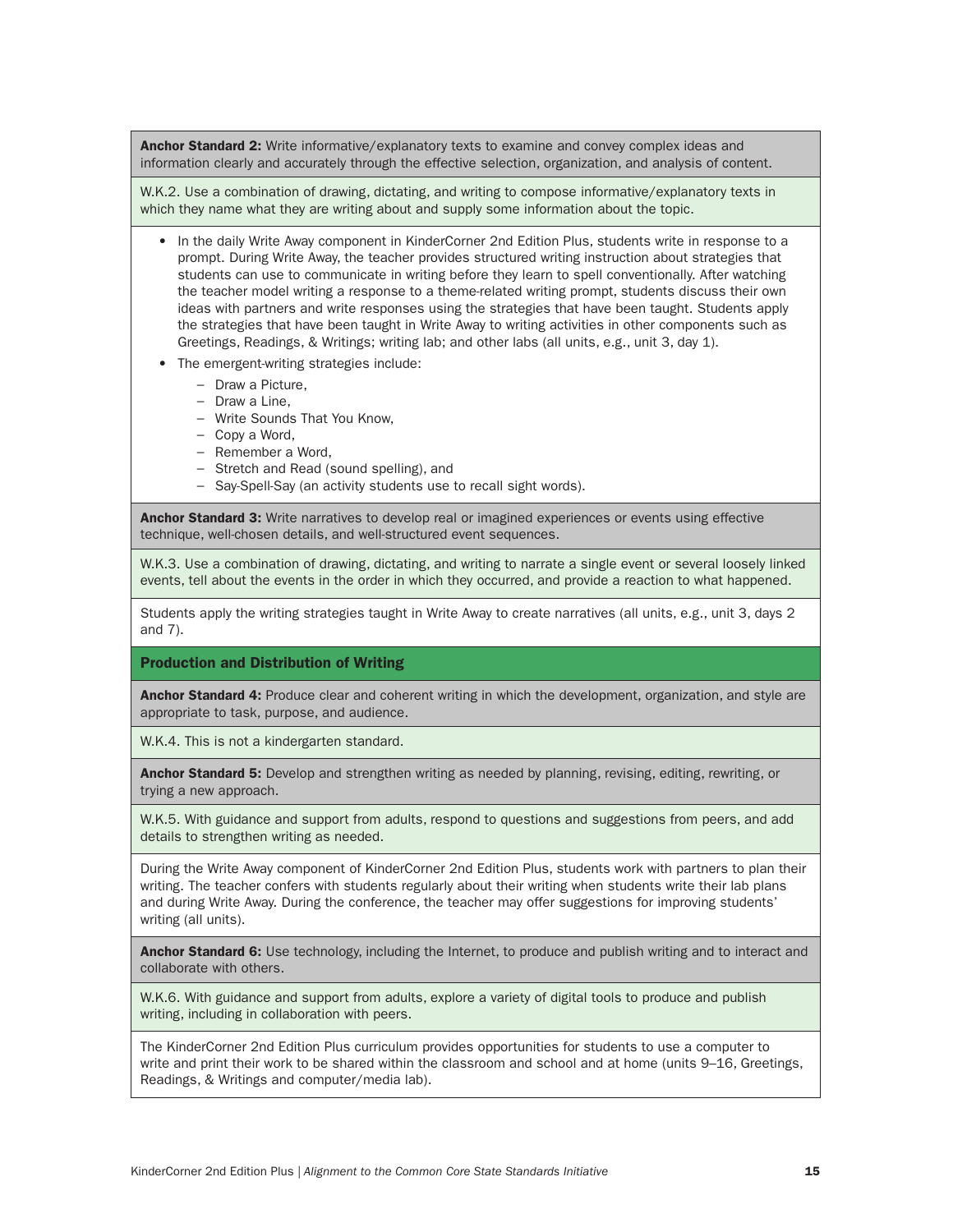#### Research to Build and Present Knowledge

Anchor Standard 7: Conduct short as well as more sustained research projects based on focused questions, demonstrating understanding of the subject under investigation.

W.K.7. Participate in shared research and writing projects (e.g., explore books by a favorite author, and express opinions about them).

Topics for observation and study are often introduced in Theme Exploration of KinderCorner 2nd Edition Plus. Experiments initiated in this component may move to the science lab where students can make daily observations and/or conduct additional experiments. Students are encouraged to put their findings in writing. Students discuss the results and observations with the teacher as he or she facilitates in the Learning Labs (all units, e.g., unit 2, day 1, science lab).

Anchor Standard 8: Gather relevant information from multiple print and digital sources, assess the credibility and accuracy of each source, and integrate the information while avoiding plagiarism.

W.K.8. With guidance and support from adults, recall information from experiences, or gather information from provided sources to answer a question.

• Students recall information when writing in response to prompts during the daily Write Away component. Students are encouraged to draw from their experiences and to use references when they write during Greetings, Readings, & Writings and Learning Labs. Students are able to use books and other media from the classroom library and computer/media labs along with the materials provided with the KinderCorner 2nd Edition Plus curriculum to locate information to use as resources for their writing (all units, e.g., unit 8, day 2, Write Away).

Anchor Standard 9: Draw evidence from literary or informational texts to support analysis, reflection, and research.

W.K.9. This is not a kindergarten standard.

#### Range of Writing

Anchor Standard 10: Write routinely over extended time frames (time for research, reflection, and revision) and shorter time frames (a single sitting or a day or two) for a range of tasks, purposes, and audiences.

W.K.10. This is not a kindergarten standard.

### Section I: Alignment to the College and Career Readiness Anchor Standards for Speaking and Listening

## Kindergarten

#### Comprehension and Collaboration

Anchor Standard 1: Prepare for and participate effectively in a range of conversations and collaborations with diverse partners, building on others' ideas and expressing their own clearly and persuasively.

KinderCorner 2nd Edition Plus is a comprehensive language- and literacy-based curriculum that consists of sixteen thematic units. Conversation is an essential part of the curriculum. Students engage in conversation with adults and peers throughout all components of the day. Students participate in whole-group discussions frequently, using the cooperative-learning strategy Think-Pair-Share to ensure that all students have the opportunity to express their ideas.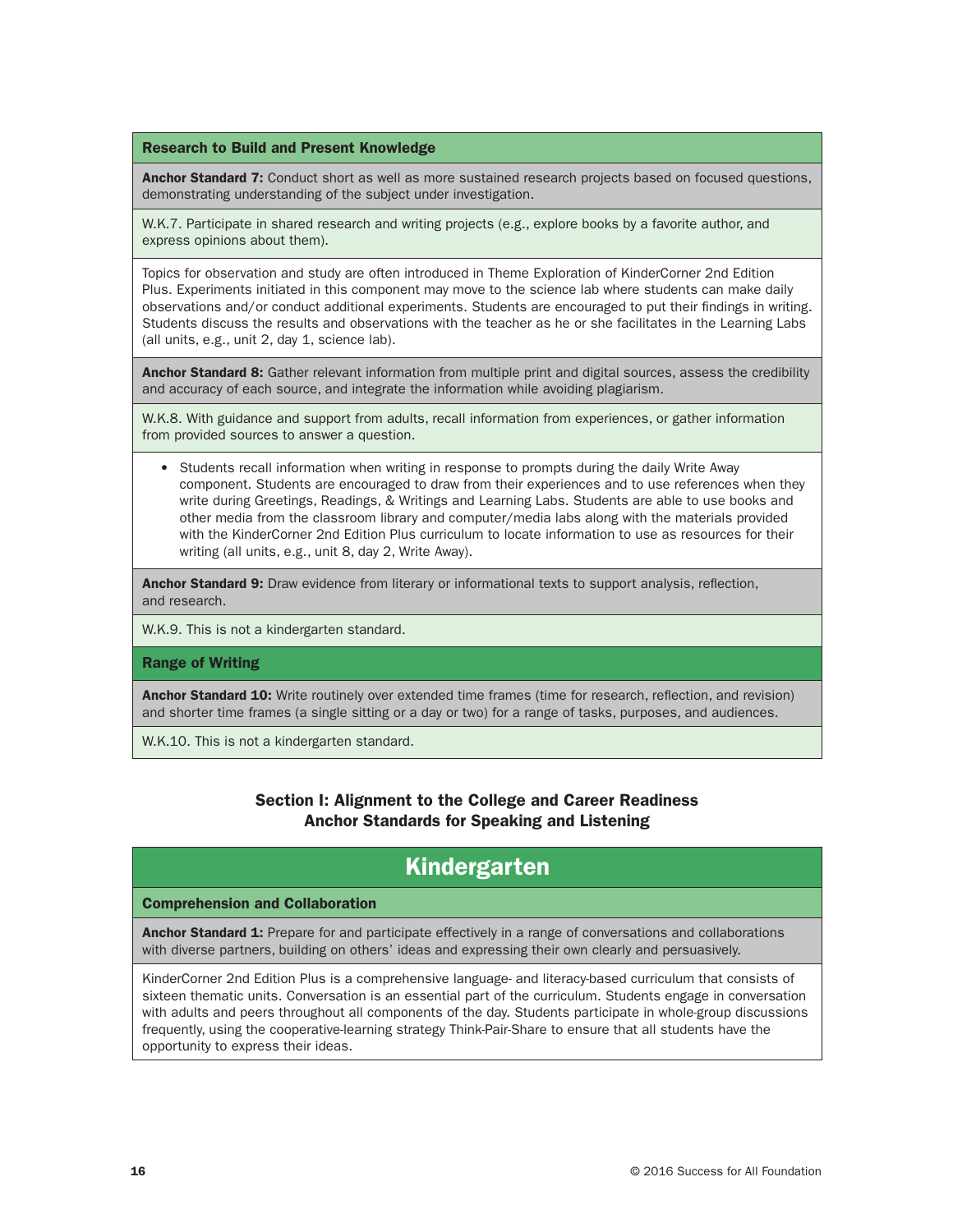Daily components that engage the students in conversation skills include:

- Greetings, Readings, & Writings—The teacher greets students individually, engages them in conversation, and encourages them to chat with other students.
- Getting Along Together—Students work with partners and in small groups to practice social skills. On days 5 and 10 of each week, there is a class council meeting that facilitates a discussion around interpersonal issues in the class.
- Theme Exploration—Students engage in discussion of the daily focus of the thematic unit. The teacher introduces theme-related vocabulary for the day.
- Story Telling and Retelling (STaR)—Each story used in this component is read over the course of two days. On the first day, students engage in an interactive reading in which they talk with partners to answer questions about the text to help with story comprehension. On the second day, the retell day, students work with partners or in small groups as they engage in retelling the story through a variety of activities such as sequencing, dramatization, using pictures or objects that remind them of story events, etc.
- Learning Labs—The teacher facilitates the labs, engaging students in conversation to reinforce their comprehension of the thematic focus and their understanding and use of new vocabulary, and guides students to new discoveries. Students work with partners or in small groups to explore theme-related concepts while engaging in conversation that supports cooperative play.
- KinderRoots—Students answer story-related questions and discuss the contents of the KinderRoots Shared Stories with their partners.
- Let's Think About It—Students review new theme-related vocabulary and reflect on their learning for the day, using Think-Pair-Share so all members of the class have the opportunity to express themselves.

Anchor Standard 2: Integrate and evaluate information presented in diverse media and formats, including visually, quantitatively, and orally.

Interactive reading of narrative and expository texts in KinderCorner 2nd Edition Plus engages students in discussion of these texts, allowing them to better comprehend the stories or information presented. The teacher uses the cooperative-learning strategy Think-Pair-Share to ask questions about texts and to encourage students to talk with one another to find the answers.

The KinderCorner 2nd Edition Plus media that is available on DVD or as software for the interactive whiteboard is integrated into the curriculum. The media includes theme-related background videos to teach or reinforce content, rhymes and songs for the Rhyme Time component, Getting Along Together skills videos, and the Animated Alphabet, Word Play, and The Sound and the Furry videos for Stepping Stones and KinderRoots.

Daily components that engage students in these skills include:

- Theme Exploration—Whole-group discussion of the expository texts presented during Theme Exploration engages students in discussion about the daily focus for the theme. Background videos provide students an opportunity to become familiar with new topics and/or to reinforce their knowledge on the subject presented.
- STaR—Interactive reading of a story, during which students talk with partners to answer questions about the text, helps with story comprehension.
- Learning Labs—Students also have the opportunity to ask questions or use books and other media as references as they explore theme-related activities and materials during Learning Labs.
- Media lab—Students are free to explore any available media in this lab. The teacher may include recordings of STaR or other books for students to listen to as they read along with the texts.

Anchor Standard 3: Evaluate a speaker's point of view, reasoning, and use of evidence and rhetoric.

KinderCorner 2nd Edition Plus students are encouraged to ask questions in all components to better understand information that is presented in books, orally, or during activities.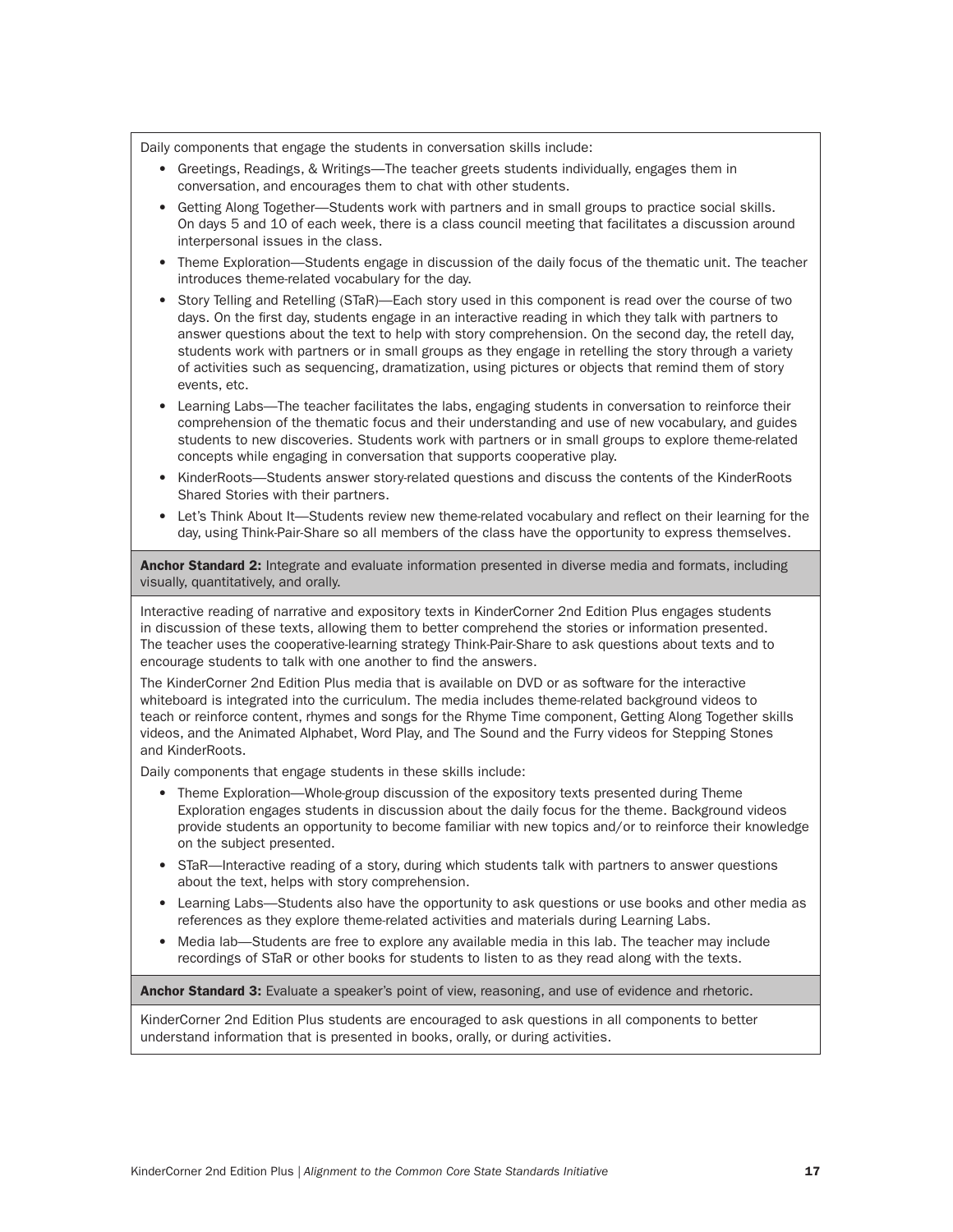#### Presentation of Knowledge and Ideas

Anchor Standard 4: Present information, findings, and supporting evidence such that listeners can follow the line of reasoning and the organization, development, and style are appropriate to task, purpose, and audience.

KinderCorner 2nd Edition Plus encourages students to present their findings from discoveries, recount familiar stories, and talk about their personal experiences daily.

Daily components that engage students in these skills include:

- Greetings, Readings, & Writings—Students share information based on the previous day's Home Link, personal experiences, or other topics of interest to them.
- Learning Labs—Students present their findings to the teacher and their peers as a result of exploring the materials provided in the labs.
- Let's Think About It—Students review the day's learning and share their writing and/or experiences in the Learning Labs.

Anchor Standard 5: Make strategic use of digital media and visual displays of data to express information and enhance understanding of presentations.

KinderCorner 2nd Edition Plus students are encouraged to make use of the visual displays, charts, and graphs provided in the curriculum and student-made materials to express information and enhance the presentation of information. They may also share their personal writing and work with the class.

Anchor Standard 6: Adapt speech to a variety of contexts and communicative tasks, demonstrating command of formal English when indicated or appropriate.

The KinderCorner 2nd Edition Plus curriculum encourages teachers to restate with elaboration (RWE) students' responses. This provides students with a model for sentence structure, use of novel vocabulary, and use of correct language. The teacher invites students to share their ideas and thoughts throughout the day.

Daily components that engage students in these skills include:

- Greetings, Readings, & Writings—The teacher greets students individually, engages them in conversation, and encourages them to chat with other students.
- Getting Along Together—Students communicate with one another as they practice social skills and cognitive-regulation skills. On days 5 and 10 of each week, there is a class council meeting that facilitates a discussion around interpersonal issues in the class.
- Theme Exploration—Students engage in discussion of the daily focus of the thematic unit.
- Story Telling and Retelling (STaR)—Each story used in this component is read over the course of two days. On the first day, students engage in an interactive reading during which they talk with their partners to answer questions about the text to help with story comprehension. On the second day, the retell day, students work with partners or in small groups as they engage in retelling the story through a variety of activities such as sequencing, dramatization, using pictures or objects that remind them of story events, etc.
- Learning Labs—The teacher facilitates the labs, engaging students in conversation to reinforce their comprehension of the theme focus and their understanding and use of new vocabulary, and guides students to new discoveries. Students work with partners or in small groups to explore theme-related concepts while engaging in conversation that supports cooperative play.
- Let's Think About It—The teacher uses Think-Pair-Share to have students review new theme-related vocabulary and reflect on their learning for the day, ensuring that all members of the class have the opportunity to express themselves.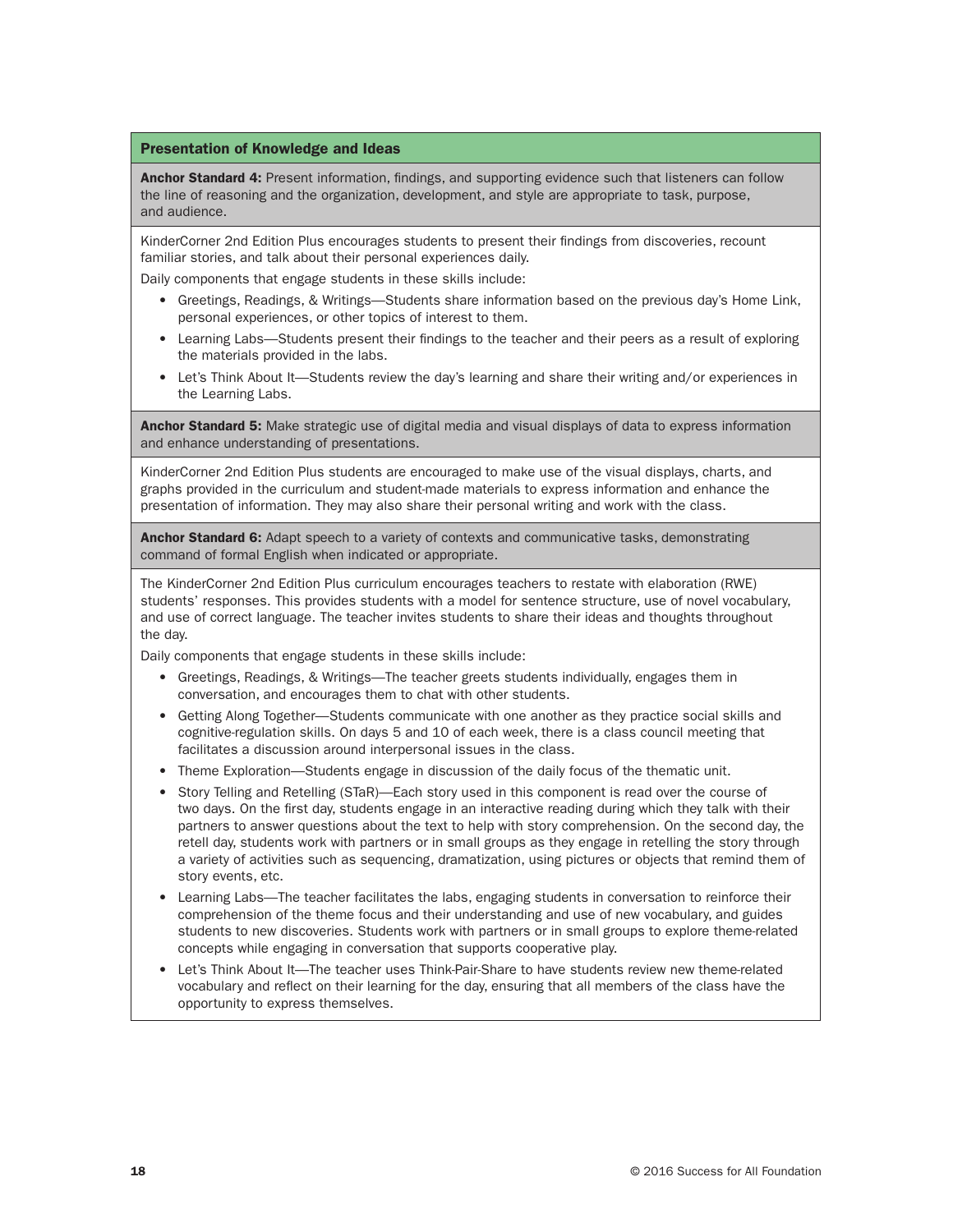### Section II: Alignment to English Language Arts Standards for Speaking and Listening

| <b>Kindergarten</b>                                                                                                                                                                                                                                                                                                                                                                                                                                                                                                                                                                                                                                                                                                                                                                                |
|----------------------------------------------------------------------------------------------------------------------------------------------------------------------------------------------------------------------------------------------------------------------------------------------------------------------------------------------------------------------------------------------------------------------------------------------------------------------------------------------------------------------------------------------------------------------------------------------------------------------------------------------------------------------------------------------------------------------------------------------------------------------------------------------------|
| <b>Comprehension and Collaboration</b>                                                                                                                                                                                                                                                                                                                                                                                                                                                                                                                                                                                                                                                                                                                                                             |
| Anchor Standard 1: Prepare for and participate effectively in a range of conversations and collaborations<br>with diverse partners, building on others' ideas and expressing their own clearly and persuasively.                                                                                                                                                                                                                                                                                                                                                                                                                                                                                                                                                                                   |
| SL.K.1. Participate in collaborative conversations with diverse partners about kindergarten topics and texts<br>with peers and adults in small and large groups.                                                                                                                                                                                                                                                                                                                                                                                                                                                                                                                                                                                                                                   |
| • Follow agreed-upon rules for discussions (e.g., listening to others, taking turns speaking about the<br>topics and texts under discussion).                                                                                                                                                                                                                                                                                                                                                                                                                                                                                                                                                                                                                                                      |
| Continue a conversation through multiple exchanges.<br>$\bullet$                                                                                                                                                                                                                                                                                                                                                                                                                                                                                                                                                                                                                                                                                                                                   |
| In the Gathering Circle component, KinderCorner 2nd Edition Plus teaches a social-skills program<br>$\bullet$<br>called Getting Along Together. Students learn the skill active listening in unit 1 and continue to use this<br>skill throughout the entire program and in all components. Active listening involves looking at a speaker<br>and listening carefully to what the speaker says.                                                                                                                                                                                                                                                                                                                                                                                                     |
| Theme Exploration, STaR, Let's Think About It, and other group times engage students in conversations<br>$\bullet$<br>in which they use active-listening speaking and listening skills. The cooperative-learning strategy<br>Think-Pair-Share provides all students the opportunity to express themselves during a whole-group<br>discussion. This strategy allows students to engage in back-and-forth conversation with their partners<br>before sharing their ideas with the larger group (all units, e.g., unit 2, days 2, 3, 5, 7, 8, and 10, Getting<br>Along Together; unit 2, Let's Think About It).                                                                                                                                                                                       |
| Anchor Standard 2: Integrate and evaluate information presented in diverse media and formats, including<br>visually, quantitatively, and orally.                                                                                                                                                                                                                                                                                                                                                                                                                                                                                                                                                                                                                                                   |
| SL.K.2. Confirm understanding of a text read aloud or information presented orally or through other media by<br>asking and answering questions about key details and requesting clarification if something is not understood.                                                                                                                                                                                                                                                                                                                                                                                                                                                                                                                                                                      |
| • Every day students have a chance to ask questions about the story being read, particularly before<br>reading begins in the STaR component. Students look at the cover and/or take a Picture Walk through<br>the book to preview the story. The teacher frequently asks students what questions they have about<br>what happens in the story.                                                                                                                                                                                                                                                                                                                                                                                                                                                     |
| Students are encouraged to ask questions to clarify story details or information in expository texts<br>$\bullet$<br>(all units, e.g., unit 3, day 6, STaR; unit 9, day 1, Theme Exploration).                                                                                                                                                                                                                                                                                                                                                                                                                                                                                                                                                                                                     |
| Anchor Standard 3: Evaluate a speaker's point of view, reasoning, and use of evidence and rhetoric.                                                                                                                                                                                                                                                                                                                                                                                                                                                                                                                                                                                                                                                                                                |
| SL.K.3. Ask and answer questions to seek help, get information, or clarify something that is not understood.                                                                                                                                                                                                                                                                                                                                                                                                                                                                                                                                                                                                                                                                                       |
| KinderCorner 2nd Edition Plus encourages students to ask clarifying questions throughout the<br>٠<br>curriculum. They engage in questioning when talking with their partners in the Gathering Circle and in<br>Learning Labs as they explore materials, particularly in the science lab as they conduct experiments.<br>The second edition of the curriculum includes daily Brain Games, cognitive-regulation games, to help<br>students develop memory, focus, and self-control skills. One of the Brain Games is Five Questions<br>(a variation of the popular game Twenty Questions). Specifically in this game, students ask clarifying<br>questions to help determine what a classmate is thinking about (all units, e.g., unit 4, day 1, Gathering<br>Circle; unit 6, day 1, Learning Labs). |
|                                                                                                                                                                                                                                                                                                                                                                                                                                                                                                                                                                                                                                                                                                                                                                                                    |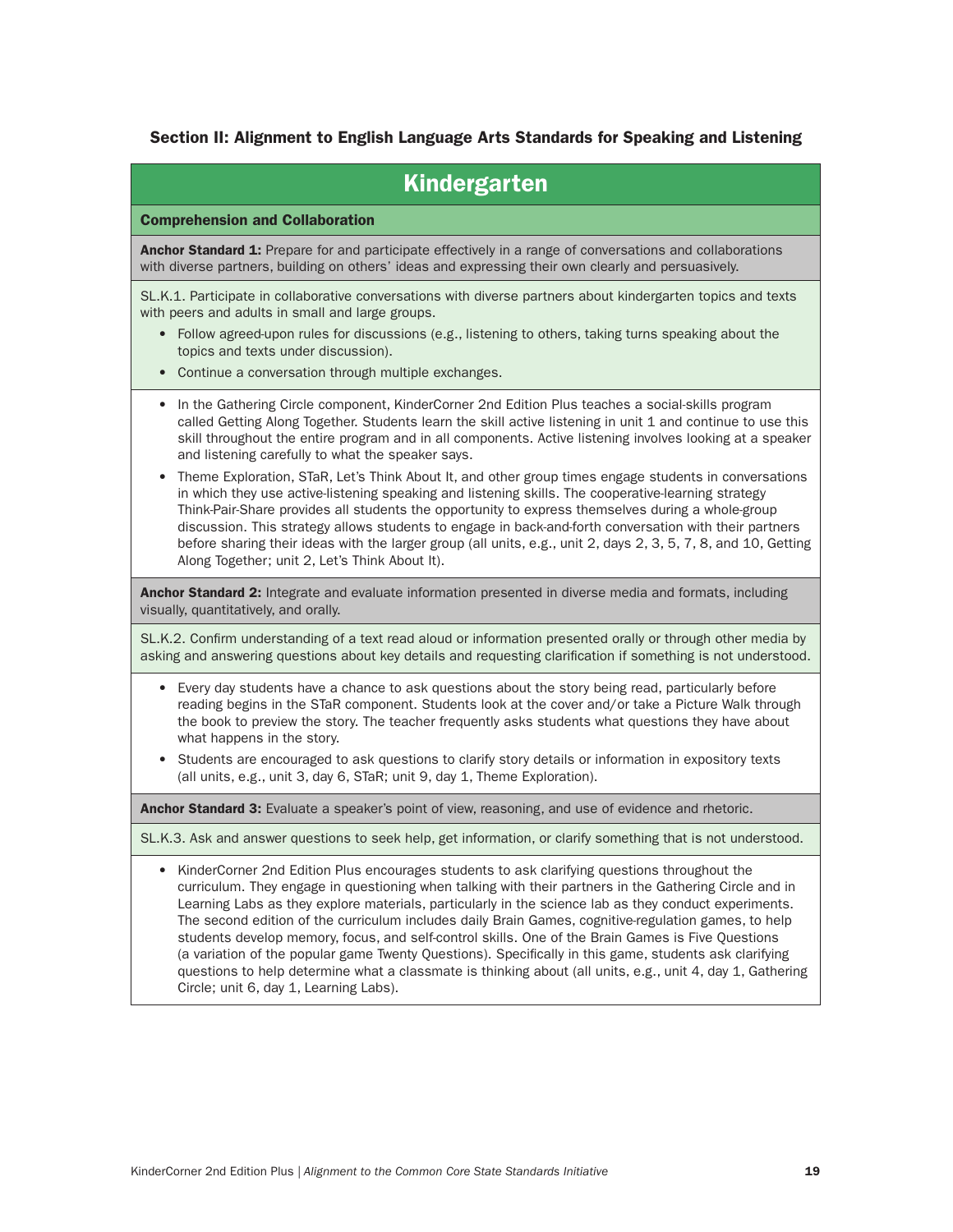#### Presentation of Knowledge and Ideas

Anchor Standard 4: Present information, findings, and supporting evidence such that listeners can follow the line of reasoning and the organization, development, and style are appropriate to task, purpose, and audience.

SL.K.4. Describe familiar people, places, things, and events and with prompting and support, provide additional detail.

- KinderCorner 2nd Edition Plus provides students daily opportunities to present information. Upon their arrival, they are encouraged to talk about their experiences from the previous evening or that morning. During Theme Exploration and Let's Think About It, students are encouraged to respond to questions based their experiences throughout the day. In the Learning Labs, students use their personal experiences to support their play in all the labs, particularly the dramatic play lab. In the Learning Labs, students are encouraged to describe and/or explain their discoveries (e.g., unit 6, day 6, blocks lab).
- In the Write Away component, students write in response to prompts, frequently expressing their viewpoints. Before writing, students talk with partners about what they will write. Partners listen carefully so they can tell what their partners will write about and so they can provide feedback. Beginning in unit 5, on days 5 and 10, students add on to some of their previous writing. This writing may utilize feedback from partners or discussion from conferring with the teacher about their writing (all units, e.g., unit 5, day 5).

**Anchor Standard 5:** Make strategic use of digital media and visual displays of data to express information and enhance understanding of presentations.

SL.K.5. Add drawings or other visual displays to descriptions, as desired, to provide additional detail.

- KinderCorner 2nd Edition Plus encourages students to use drawings or other visual displays to provide details to help them express themselves when sharing information. The art lab materials are always available for students to use to create visuals to help with descriptions. Students are encouraged in all labs to utilize the art materials to enhance their play. For example, they may make signs for a store, menus for a restaurant, etc.
- In the Write Away component, students learn to use various writing strategies before they are able to write all the letters of the alphabet. One of these strategies is to draw a picture to stand for a word (all units, e.g., unit 6, day 1, writing lab).

Anchor Standard 6: Adapt speech to a variety of contexts and communicative tasks, demonstrating command of formal English when indicated or appropriate.

SL.K.6. Speak audibly, and express thoughts, feelings, and ideas clearly.

• In addition to providing a good language model with his or her own thoughts and ideas, the KinderCorner teacher also helps students by extending their answers. When students answer questions with one- or two-word responses, the teacher restates the response in a longer, more elaborated way. The teacher then asks students to repeat this elaborated response. Hearing and/or saying their own ideas in an expanded form keeps students more actively engaged in the discussion. Opportunities to use this strategy are indicated by the restate-with-elaboration (RWE) icon (all units, e.g., unit 6, day 1).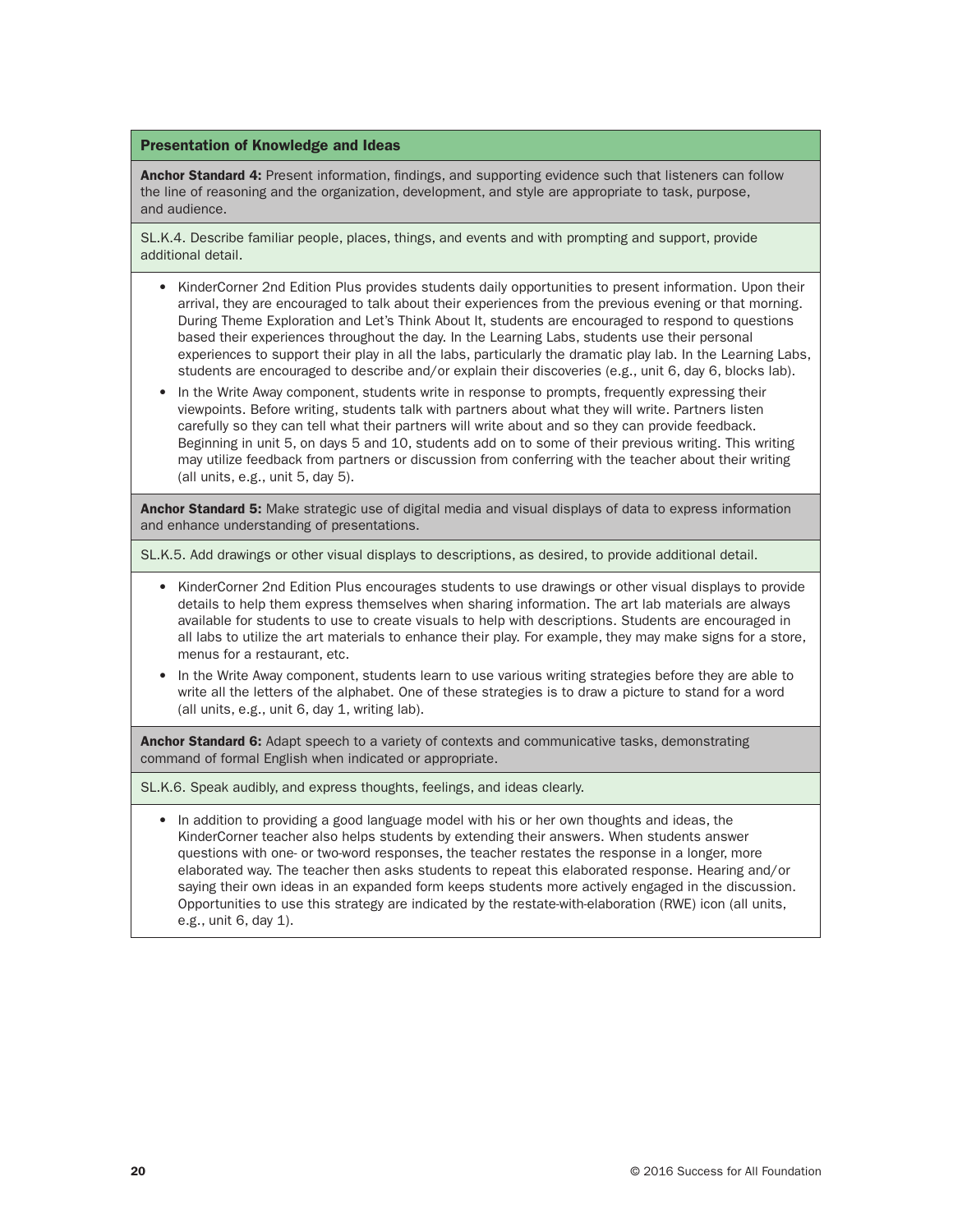### Section I: Alignment to the College and Career Readiness Anchor Standards for Language

## Kindergarten

#### Conventions of Standard English

Anchor Standard 1: Demonstrate command of the conventions of standard English grammar and usage when writing or speaking.

Language development and literacy are the cornerstones of KinderCorner 2nd Edition Plus. All components of each day in all units focus on language and literacy, providing students with multiple daily opportunities to demonstrate their command of standard English.

Daily components that engage students in these skills include:

- Greetings, Readings, & Writings—Students sign in, talk with adults and peers, write in their journals, and engage in theme-related activities.
- Gathering Circle—Students talk with partners and in small groups as they practice Getting Along Together skills.
- Theme Exploration—Students engage in conversation and discussions of the daily focus.
- Rhyme Time—Students recite rhymes and engage in phonological- and phonemic-awareness activities.
- STaR—Students engage in conversation with partners during interactive reading of stories. They work with partners and in small groups as they engage in retell activities for each STaR story.
- Learning Labs—Students use language arts skills when they engage in conversation and pretend play in the labs.
- Snack/Outside/Gross-Motor Play—Snack time provides students with an opportunity to talk with friends in a relaxed, social atmosphere. The teacher reinforces new language arts skills as he or she models conversation skills and engages in conversation with students.
- KinderRoots—Students engage in discussion with partners about the KinderRoots Shared Stories.
- Math Mysteries—Students ask and answer math-related questions using standard English and math vocabulary.
- Write Away—Students apply standard English conventions to their journal writing.
- Let's Think About It—Students use their knowledge of grammar and usage as they participate in reflection about the day's lessons.

Anchor Standard 2: Demonstrate command of the conventions of standard English capitalization, punctuation, and spelling when writing.

KinderCorner 2nd Edition Plus provides instruction in the conventions of standard English multiple times each day. Students demonstrate their use of conventions of standard English throughout various components in the day when they participate in a variety of writing experiences.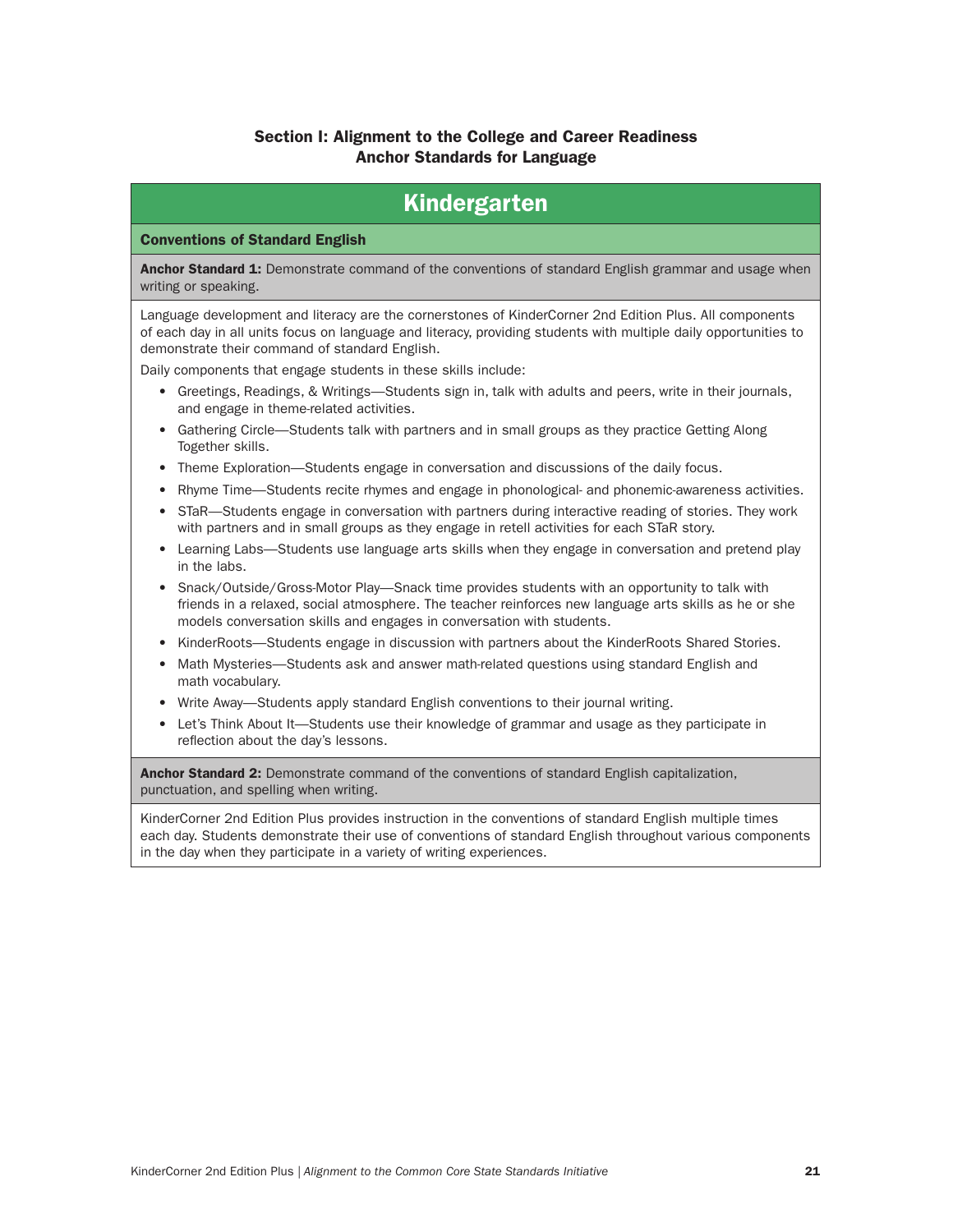Daily components that engage the students in these skills include:

- Daily Message—The teacher writes the Daily Message in view of the students, pointing out the use of capitalization, spelling, and punctuation.
- Writing lab—Students write in response to prompts, create signs and other printed materials for labs, and write their own stories with teacher facilitation.
- Stepping Stones—In emergent-reading lessons, students develop basic concepts about print and an understanding of book conventions through teacher modeling and instruction plus hands-on practice with concepts-of-print books. They learn to recognize capitalization and punctuation when reading these books. Students work with two new concepts-of-print books each week that they are able to take home to add to their personal libraries. Students use this knowledge when writing in other lesson components during the day.
- KinderRoots—Students apply their knowledge of conventions of standard English when they engage in story-related writing.
- Write Away—The teacher models the use of capitalization, punctuation, and sound spelling at the beginning of this component and reinforces these skills as he or she observes students writing in their journals (all units).

#### Knowledge of Language

Anchor Standard 3: Apply knowledge of language to understand how language functions in different contexts, to make effective choices for meaning or style, and to comprehend more fully when reading or listening.

This is not a kindergarten standard.

#### Vocabulary Acquisition and Use

Anchor Standard 4: Determine or clarify the meaning of unknown and multiple-meaning words and phrases by using context clues, analyzing meaningful word parts, and consulting general and specialized reference materials, as appropriate.

KinderCorner 2nd Edition Plus provides students with opportunities to clarify their understanding of unknown words when they engage in interactive reading during STaR. One of the good-reader skills addressed in the STaR component is asking questions about unknown words. During the interactive reading of stories, students have the opportunity to ask about unknown words (e.g., unit 5, day 6).

Frequently in STaR lessons, multiple-meaning words are introduced as new words before the story is read. Students engage in discussion with the teacher about other meanings of the word, with which they may already be familiar.

Anchor Standard 5: Demonstrate understanding of word relationships and nuances in word meanings.

The language and literacy focus of KinderCorner 2nd Edition Plus provides students with multiple daily opportunities to learn about word relationships and to demonstrate their understanding of those relationships. Explicit introduction of new theme-related and STaR vocabulary provides students with the opportunity to learn new vocabulary words. Throughout the day, students demonstrate their understanding of vocabulary as they participate in other components, particularly Learning Labs when they engage in hands-on activities in which new words are used.

Anchor Standard 6: Acquire and use accurately a range of general academic and domain-specific words and phrases sufficient for reading, writing, speaking, and listening at the college and career readiness level; demonstrate independence in gathering vocabulary knowledge when encountering an unknown term important to comprehension or expression.

KinderCorner 2nd Edition Plus introduces theme- and age-appropriate vocabulary in each unit. A vocabulary list appears in the front matter of each theme guide.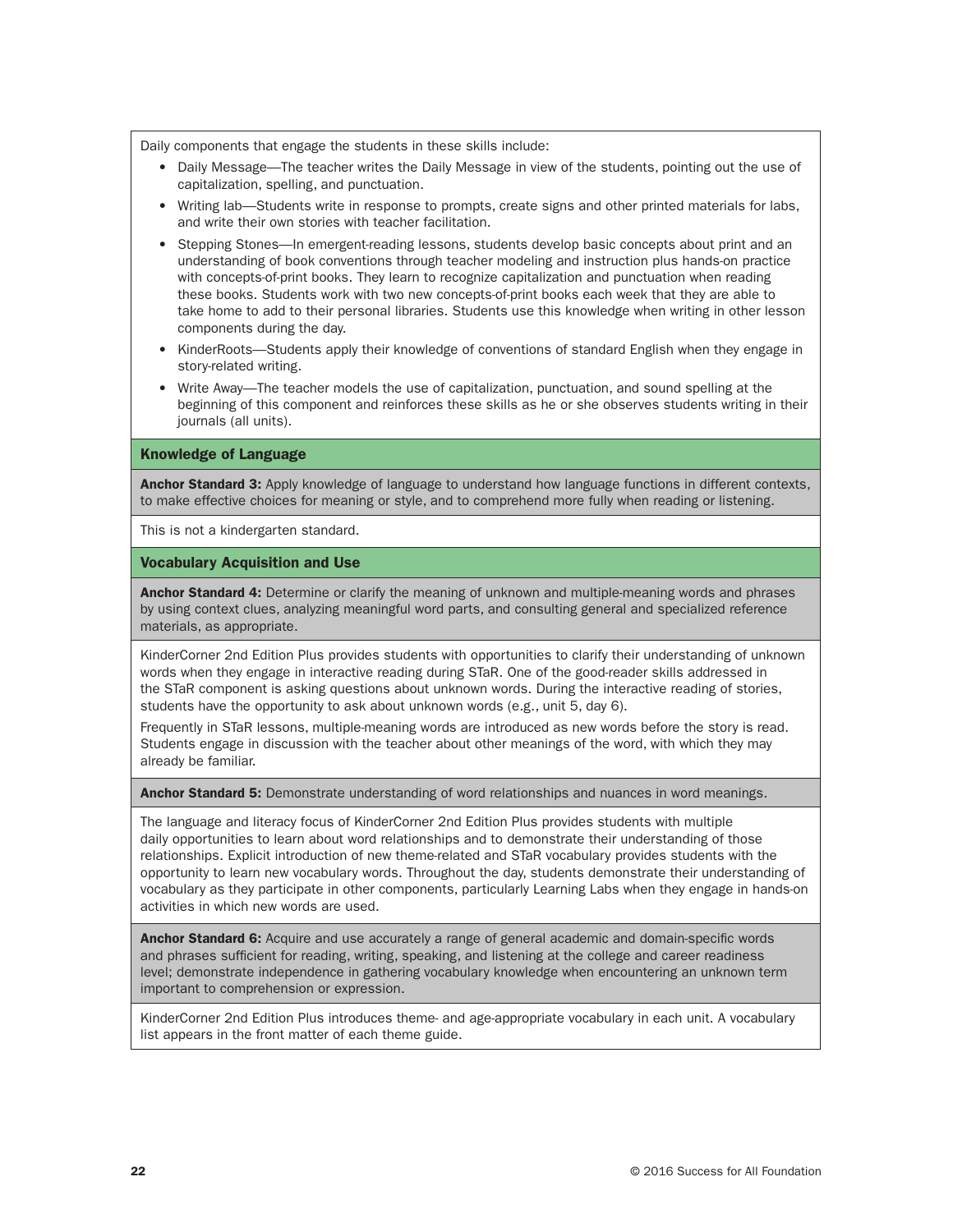Daily components that engage students in vocabulary acquisition and use include:

- Theme Exploration—New vocabulary is introduced through discussion of the daily focus and through Digital Dictionary videos.
- STaR—Interactive story reading engages students in discussion in which they define new vocabulary and hear it used in a story. Students work together to create sentences that use the new vocabulary. On the retell day, students review the meanings of the story words and work with partners to create sentences.
- Learning Labs—Teacher facilitation in the labs allows time for conversation in which the teacher models use of new vocabulary and encourages students to use new vocabulary as they talk about their work and play in the labs.
- Let's Think About It—This end-of-the-day component in which students reflect on their learning for the day provides an opportunity to review and reinforce newly learned vocabulary.

### Section II: Alignment to English Language Arts Standards for Language

## Kindergarten

#### Conventions of Standard English

Anchor Standard 1: Demonstrate command of the conventions of standard English grammar and usage when writing or speaking.

L.K.1. Demonstrate command of the conventions of standard English grammar and usage when writing or speaking.

- Print many uppercase and lowercase letters.
- Use frequently occurring nouns and verbs.
- Form regular plural nouns orally by adding /s/ or /es/ (e.g., "dog," "dogs;" "wish," "wishes").
- Understand and use question words (interrogatives) (e.g., "who," "what," "where," "when," "why," "how").
- Use the most frequently occurring prepositions (e.g., "to," "from," "in," "out," "on," "off," "of," "of," "by," "with").
- Produce and expand complete sentences in shared language activities.
- Students have the opportunity to demonstrate conventions of English grammar and usage in all daily components in every unit.
- Students learn how to form letters using a letter-writing cue for each letter during Stepping Stones (units 2–6). They then apply this knowledge to other writing activities throughout the daily components.
- Students use frequently occurring nouns and verbs when they engage in conversation and discussion during all daily components. Students learn new theme-related vocabulary in Theme Exploration that, in addition to nouns and verbs, includes prepositions, adjectives, and adverbs; and the teacher reinforces the use of new words during Learning Labs and other components. Students learn story-related vocabulary during STaR, with opportunities to use the new words to create sentences. Students also engage in conversations in which they have the opportunity to use new vocabulary during snack, outside time, and Learning Labs. The use of new vocabulary is reinforced during Theme Exploration, Learning Labs, Snack/Outside/Gross-Motor Play, and Let's Think About It.
- Students learn to use prepositions throughout the KinderCorner 2nd Edition Plus curriculum. There are several units in which the use of prepositions is a focus (e.g., unit 9).
- The teacher models the use of complete sentences and encourages students to use complete sentences during conversations and class discussions (e.g., unit 8, day 2, STaR; unit 8, days 1–10, vocabulary review in Let's Think About It).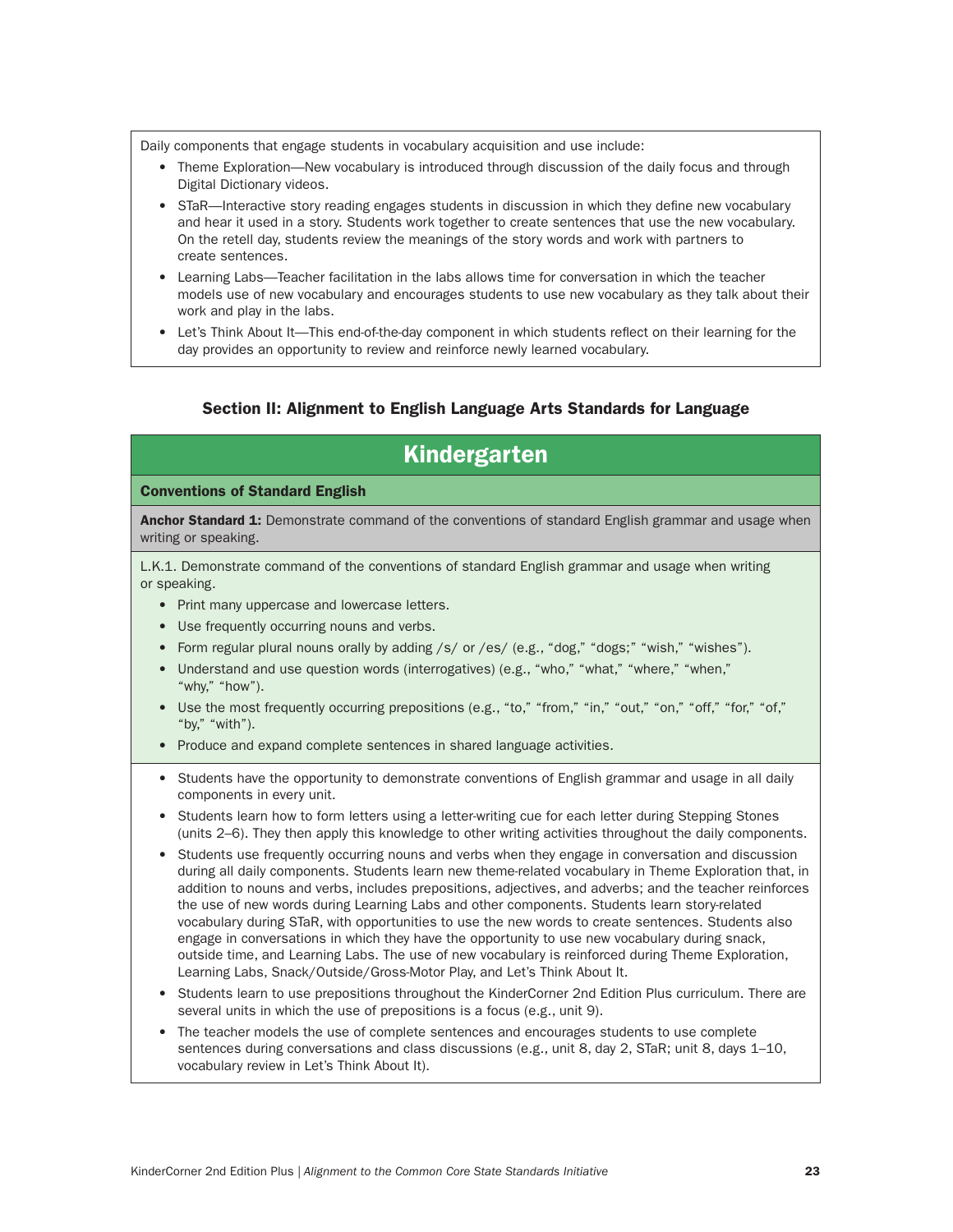Anchor Standard 2: Demonstrate command of the conventions of standard English capitalization, punctuation, and spelling when writing.

L.K.2. Demonstrate command of the conventions of standard English capitalization, punctuation, and spelling when writing.

- Capitalize the first word in a sentence and the pronoun "I."
- Recognize and name end punctuation.
- Write a letter or letters for most consonant and short-vowel sounds (phonemes).
- Spell simple words phonetically, drawing on knowledge of sound-letter relationships.
- The teacher models the use of capitalization, punctuation, and spelling during the Daily Message and Write Away. Teacher facilitation of Learning Labs and Write Away provides time for the teacher to assist students in using these conventions of standard English in their own writing.
- Explicit instruction about punctuation and other conventions of print occurs during Write Away. The teacher models the use of appropriate punctuation as he or she writes the Daily Message in front of students.
- The Stepping Stones (units 2–6) component of KinderCorner 2nd Edition Plus provides explicit instruction in sound-letter association that students apply to their writing throughout all components of the curriculum.
- Students learn to write phonetically regular words based on the letter-sound correspondences taught in Stepping Stones (units 2–6). The teacher models this process in Write Away. Students also learn strategies for writing words with unknown sounds including: leaving a space, drawing a line, drawing a picture, etc. (all units).

#### Knowledge of Language

**Anchor Standard 3:** Apply knowledge of language to understand how language functions in different contexts, to make effective choices for meaning or style, and to comprehend more fully when reading or listening.

L.K.3. This is not a kindergarten standard.

#### Vocabulary Acquisition and Use

Anchor Standard 4: Determine or clarify the meaning of unknown and multiple-meaning words and phrases by using context clues, analyzing meaningful word parts, and consulting general and specialized reference materials, as appropriate.

L.K.4. Determine or clarify the meaning of unknown and multiple-meaning words and phrases based on kindergarten reading and content.

- Identify new meanings for familiar words, and apply them accurately (e.g., knowing "duck" is a bird and learning the verb "to duck").
- Use the most frequently occurring inflections and affixes (e.g., "-ed," "-s," "re-," "un-," "pre-," "-ful," "-less") as clues to the meaning of an unknown word.
- STaR of KinderCorner 2nd Edition Plus introduces students to new vocabulary for each STaR story. Before the interactive reading of a story, the teacher introduces new vocabulary so students are familiar with the words. As the new words appear in the story, the teacher points out its use and engages students in discussion of the word in context. This component encourages students to use what they know about familiar words to determine varying forms of words (all units).
- One of the good-reader skills addressed in STaR is asking questions about unknown words. During the interactive reading of stories, students have the opportunity to ask about unknown words (e.g., unit 5, day 6).
- Frequently in STaR lessons, multiple-meaning words are introduced as new words before the story is read. Students engage in discussion with the teacher about other meanings of the word with which they may already be familiar.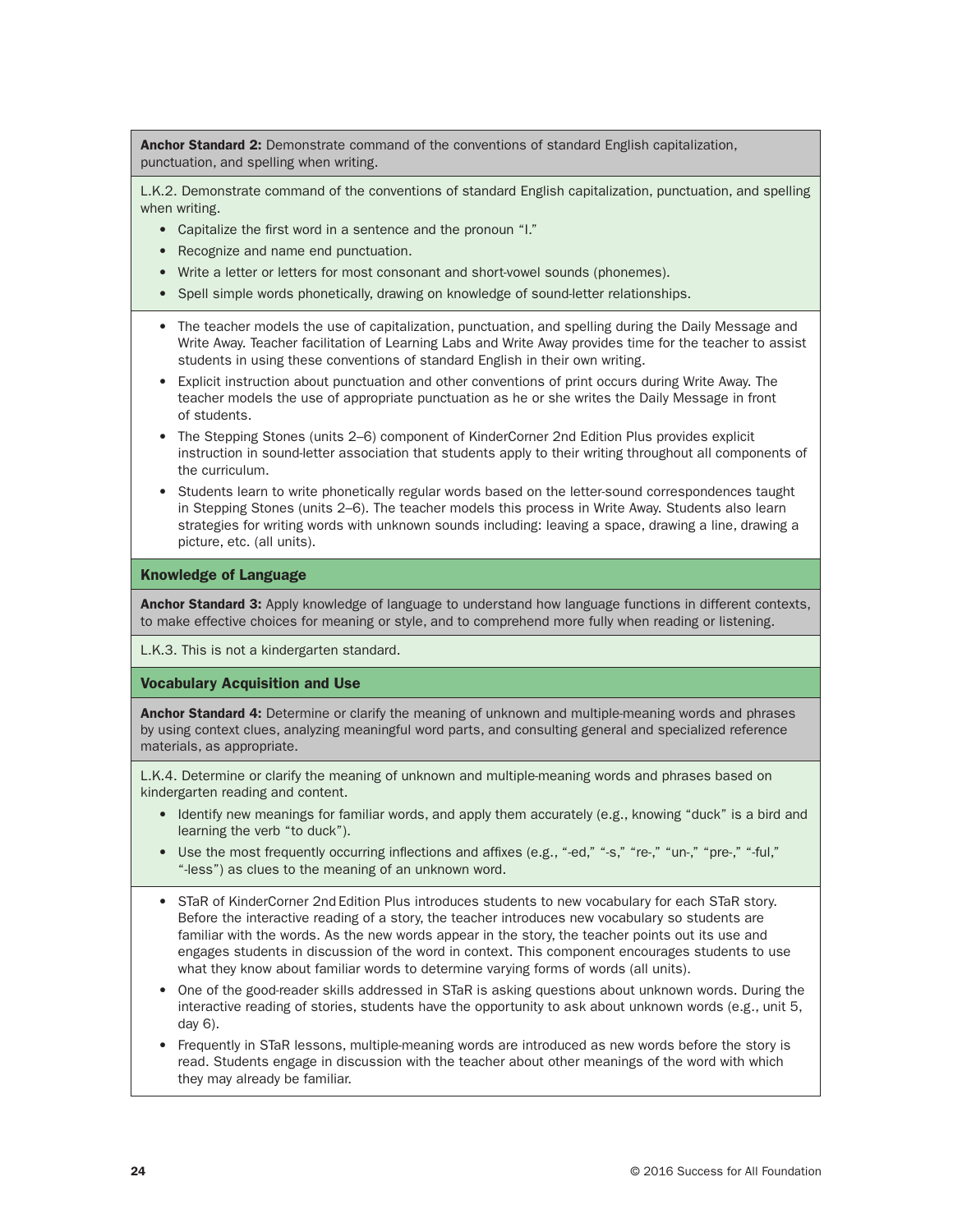#### Anchor Standard 5: Demonstrate understanding of word relationships and nuances in word meanings.

L.K.5. With guidance and support from adults, explore word relationships and nuances in word meanings.

- Sort common objects into categories (e.g., shapes, foods) to gain a sense of the concepts that the categories represent.
- Demonstrate understanding of frequently occurring verbs and adjectives by relating them to their opposites (antonyms).
- Identify real-life connections between words and their use (For example, note places at school that are colorful.).
- Distinguish shades of meaning among verbs that describe the same general action (e.g., "walk," "march," "strut," "prance") by acting out the meanings.
- In addition to the interactive reading of stories during STaR, Learning Labs provide students with many opportunities to demonstrate understanding of word relationships as they sort items into categories, specifically in the math lab.
- Students in KinderCorner 2nd Edition Plus classes have many daily opportunities to make connections between words and their uses as they explore all areas of the curriculum. Particularly in the opposites unit (unit 9), students have ample amounts of time to explore verbs and adjectives in a variety of games and Learning Labs.
- The KinderCorner 2nd Edition Plus curriculum invites students to demonstrate the meanings of similar verbs through many games and activities throughout the day. This frequently occurs during the Snack/Outside/Gross-Motor Play component when students engage in active games such as Mother, May I? (all units, e.g., unit 2, Snack/Outside/Gross-Motor Play; unit 3, day 10, Let's Think About It).

**Anchor Standard 6:** Acquire and use accurately a range of general academic and domain-specific words and phrases sufficient for reading, writing, speaking, and listening at the college and career readiness level; demonstrate independence in gathering vocabulary knowledge when encountering an unknown term important to comprehension or expression.

L.K.6. Use words and phrases acquired through conversations, reading and being read to, and responding to texts.

• The KinderCorner 2nd Edition Plus curriculum's focus on language and literacy promotes the use of new vocabulary in conversations with adults and peers. Teacher facilitation of the Learning Labs provides many opportunities for students to talk with the teacher and with one another using themerelated and domain-specific language (all units, e.g., unit 8, days 1–5, Learning Labs).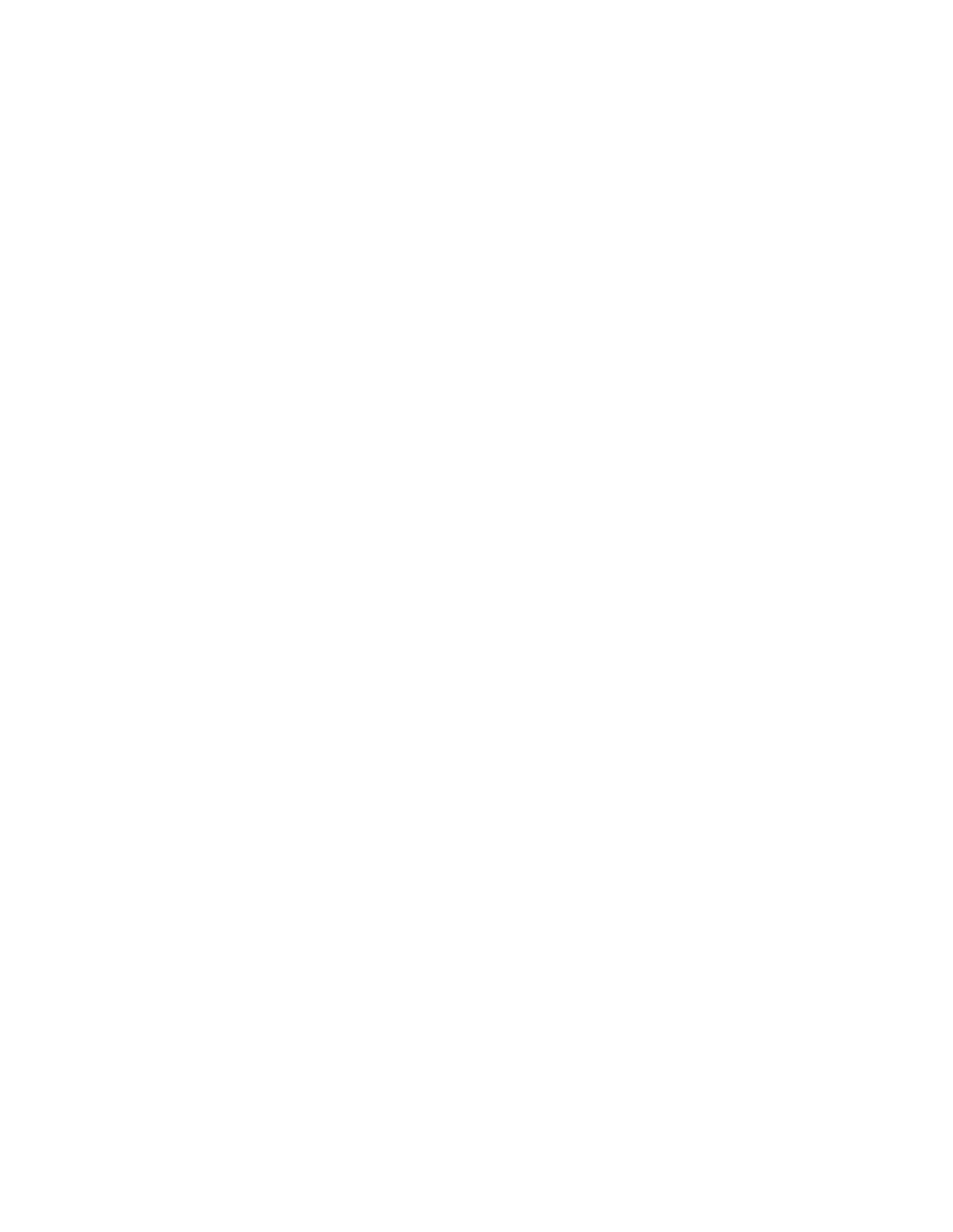

# Alignment to the Common Core State Standards Initiative

Common Core State Standards for Mathematics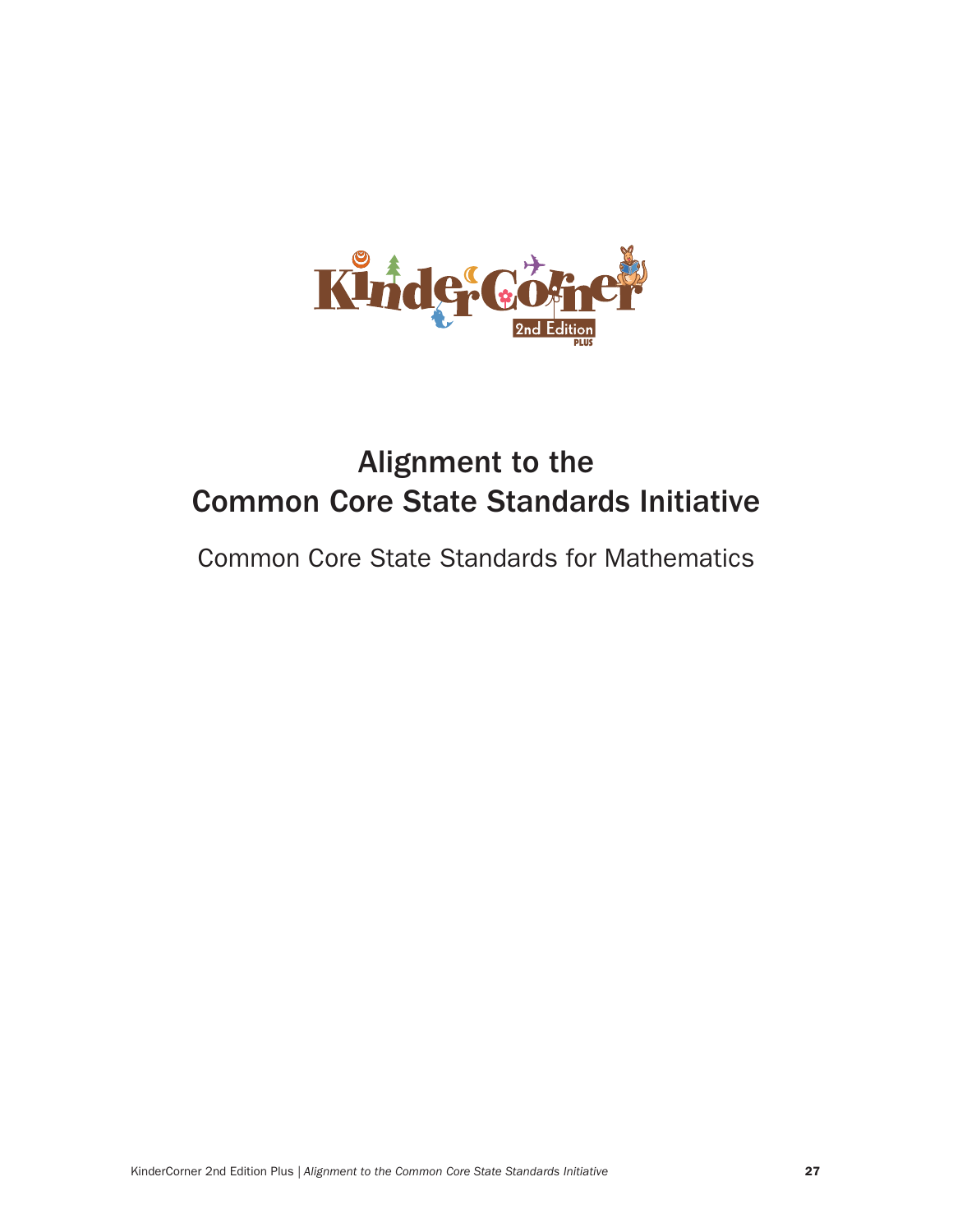## Kindergarten

#### Counting & Cardinality

#### Know number names and the count sequence.

#### K.CC.A.1 Count to 100 by ones and by tens.

The KinderCorner 2nd Edition Plus curriculum math components are a series of daily lessons that focus on clearly structured mathematics concepts and skills presented to students with a constructivist approach. This approach emphasizes concept development in which students are actively engaged in the learning process. The mathematical concepts are carefully ordered within the curriculum so students build a solid foundation in the basic concepts that will help them to understand more difficult concepts. Concepts spiral throughout the year so students work with them again and again.

The KinderCorner 2nd Edition Plus curriculum includes three daily components in which students learn and practice math concepts. Math Mysteries are twenty-five-minute daily lessons in which students use a variety of manipulatives and other materials to learn math concepts. Each lesson begins with a review of previously taught concepts before moving on to explicit instruction for practice of the daily skill. After instruction, students work with partners to practice the concept. The math lab is a time when students can explore the concepts that they learn in Math Mysteries. Often, the math lab includes activities in which students can apply math skills in structured role-play situations. 15-Minute Math, as its name implies, is a fifteen-minute lesson in which students engage in activities that revolve around an interactive bulletin board that focuses on the calendar. 15-Minute Math is designed to introduce and reinforce math concepts in real-life situations.

Students develop the ability to count to 100 by ones and tens over time. The following activities contribute to this:

#### 15-Minute Math Routine

- Each day during 15-Minute Math, students add a number to the Days of School Tape. Every multiple of 5 (5, 10, 15, etc.) is written in green ink. Multiples of 10 are also circled in red. When multiples of 5 or 10 are encountered, the class counts by fives or tens.
- The teacher colors in a box on the Hundreds Chart each day. Each time the tenth box in a row of ten numerals is colored in, students count the rows by tens.
- Each day a dot is added to a ten-frame (a rectangle divided into ten spaces). When multiple ten-frames are filled, students count the number of dots by tens in the full ten-frames and then by ones for the remaining dots. They also use ten-frames to support counting by tens.
- Students use the Days of School Tape to track not only the number of days they've been in school, but to determine how many days until the 100th day of school. Students celebrate the 100th day of school with a variety of activities that reinforce counting to 100 (all units).

#### Math Mysteries Lessons

In Math Mysteries lessons throughout the year, students develop sets of items that contain up to twenty objects. In unit 16, they practice counting larger sets of items and count to 100 by ones and by tens. In many lessons, students practice counting up to the focus number of the day.

K.CC.A.2. Count forward beginning from a given number within the known sequence (instead of having to begin at 1).

In KinderCorner 2nd Edition Plus math components, students learn to count on from a given number by ones, fives, or tens in Math Mysteries, and they have additional practice with this skill in the math lab and during 15-Minute Math (e.g., unit 6, 15-Minute Math; unit 15, days 5 and 6, Math Mysteries; and days 6–10, Math Lab).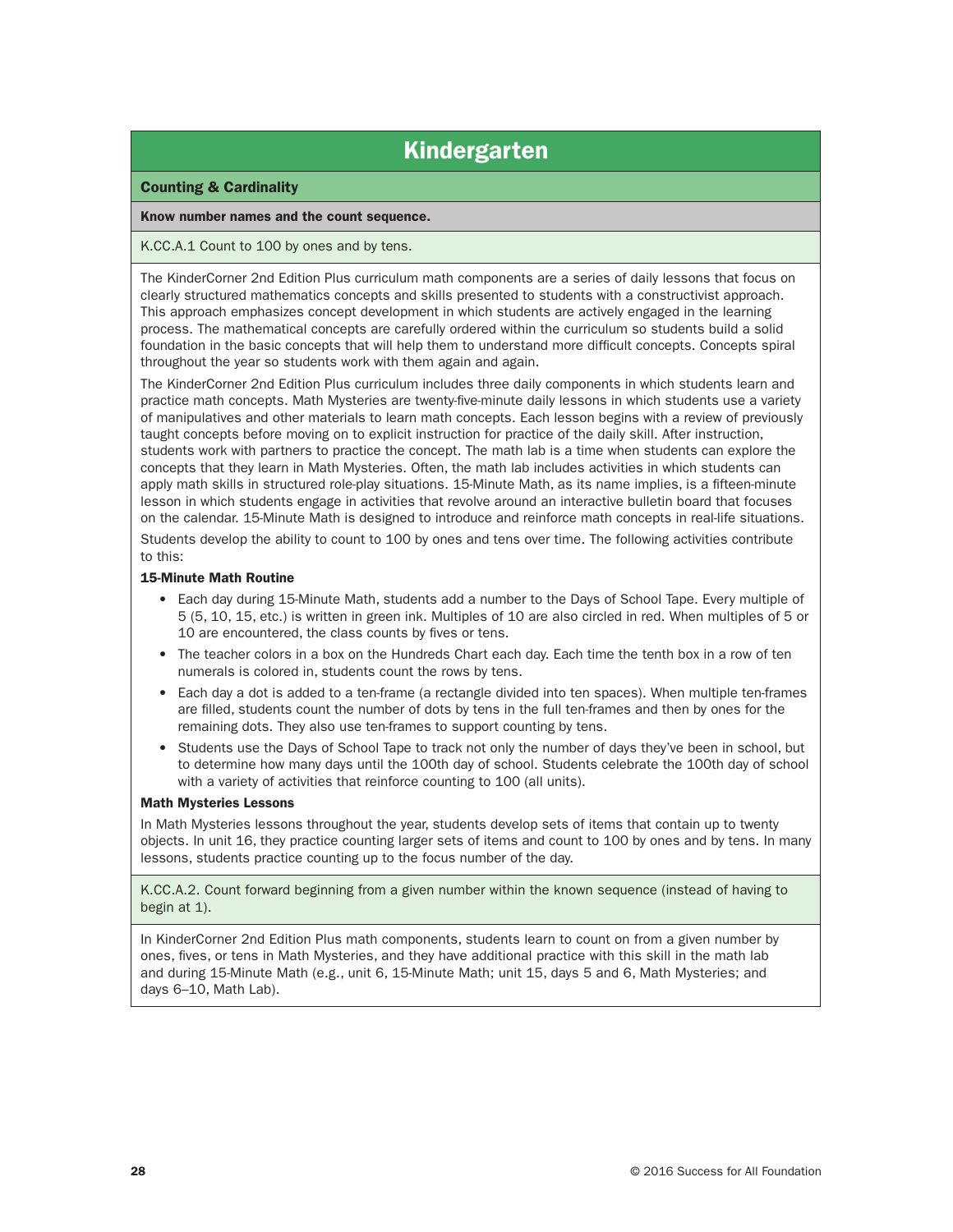K.CC.A.3. Write numbers from 0 to 20. Represent a number of objects with a written numeral 0–20 (with 0 representing a count of no objects)

Students learn to form numerals during Math Mysteries lessons in which numbers are introduced. As students learn to recognize each numeral, they learn a cue to help them form the number. Additional lessons engage students in identifying a given number of objects and in writing the corresponding numeral.

In the math lab, students are able to demonstrate this skill in role-playing situations when they make price tags for store items, create menus, write phone numbers in a phone directory, and create number lines (e.g., units 3–6, 8–10, 15, and 16, math lab; units 3, 4, and 9, Math Mysteries).

Count to tell the number of objects.

K.CC.B.4. Understand the relationship between numbers and quantities; connect counting to cardinality.

- a. When counting objects, say the number names in the standard order, pairing each object with one, and only one, number name and each number name with one, and only one, object.
	- Students touch each item as they count it (one-to-one correspondence) when creating sets of items in Math Mysteries lessons (e.g., units 3, 4, and 9).
	- Students demonstrate this skill in the math lab (e.g., unit 4; unit 5, days 6–10; unit 7, days 2–5; unit 9, days 1–5).
	- b. Understand that the last number name said tells the number of objects counted. The number of objects is the same regardless of their arrangement or the order in which they were counted.
	- Students participate in Math Mysteries and 15-Minute Math lessons and activities that teach and reinforce this skill, the cardinality rule (e.g., units 3, 4, and 9, Math Mysteries; unit 12, days 1–5, Math Mysteries; units 4 and 5, 15-Minute Math).
	- c. Understand that each successive number name refers to a quantity that is one larger.
	- This concept is reinforced visually each day during 15-Minute Math as numbers are added to the Days of School Tape and squares are colored in on the Hundreds Chart.
	- Math Mysteries addresses this objective directly in unit 6 and in unit 15 as students explore number lines on days 1–9.

K.CC.B.5. Count to answer "how many?" questions about as many as 20 things arranged in a line, a rectangular array, or a circle, or as many as 10 things in a scattered configuration; given a number from 1–20, count out that many objects.

Students count to answer "How many?" throughout all the units in the KinderCorner 2nd Edition Plus curriculum.

- In daily 15-Minute Math activities, students count the number of days they have been in school and the numbers represented by ten-frame cards. They frequently engage in counting to answer "How many?" as they work with graphs (all units).
- During Math Mysteries lessons, students count to create sets of given numbers and count dots and spaces on ten-frame cards. Students also count to confirm the actual number of items when estimating scattered configurations of objects (e.g., units 3, 4, 6, 9, and 12).
- In the math lab, students frequently demonstrate this skill when they engage in activities such as creating sets of given numbers, number matching, or counting and writing the number counted (e.g., unit 4, days 6–10; unit 9, days 1–10; unit 11, days 1–5).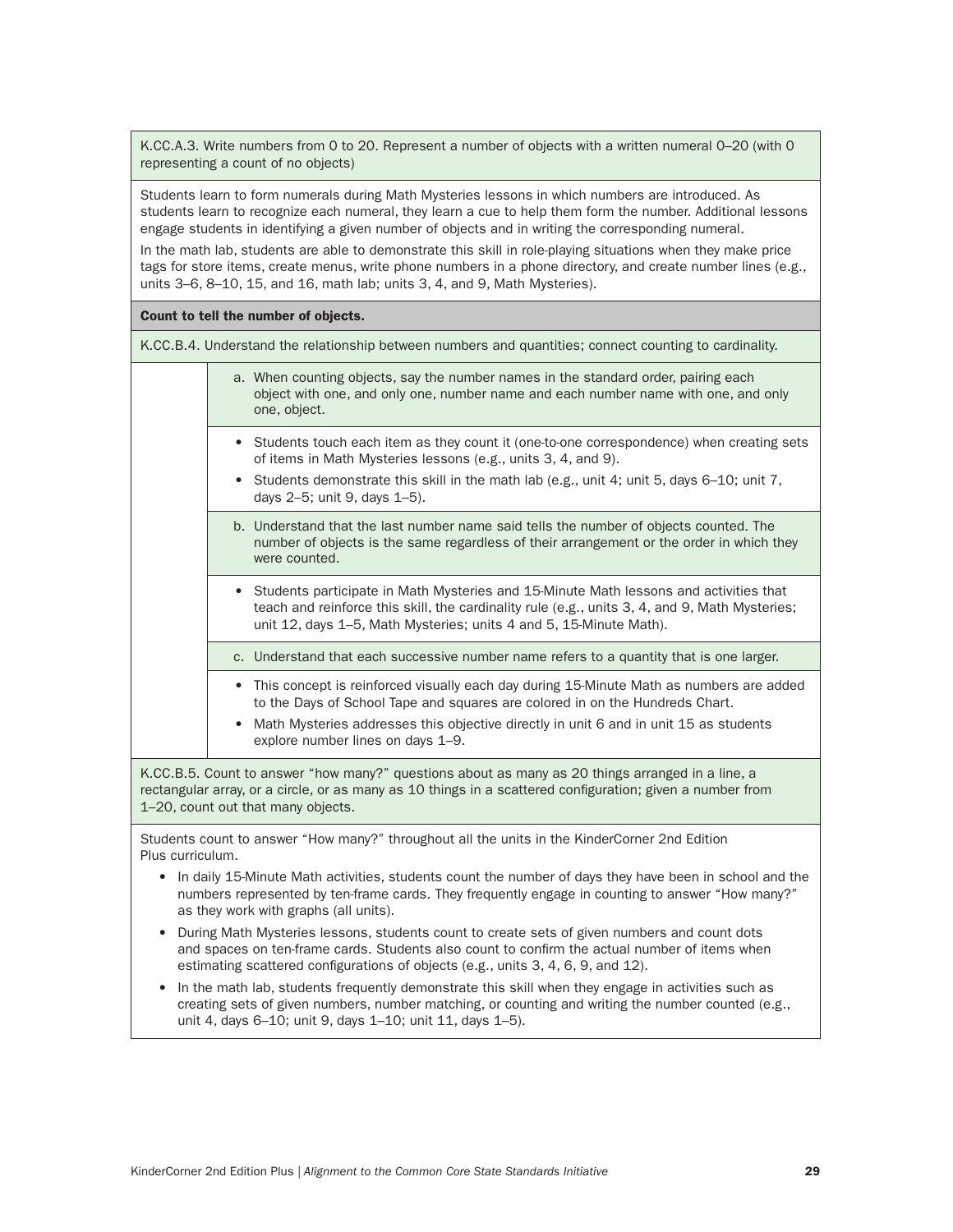#### Compare numbers.

K.CC.C.6. Identify whether the number of objects in one group is greater than, less than, or equal to the number of objects in another group, e.g., by using matching and counting strategies.

- Students compare numbers in a variety of ways in the math components of KinderCorner 2nd Edition Plus. In Math Mysteries lessons that focus on number sense and fractions, students use linking cubes and other manipulatives to determine whether objects in a group are greater than, equal to, or less than those in another group (e.g., unit 6, days 6–10; unit 9).
- Students frequently compare numbers in 15-Minute Math when they work with graphs (e.g., unit 4, days 9 and 10; unit 5, days 6–10; unit 7, days 1–8).
- Students occasionally practice this skill in the math lab as well (e.g., unit 4, days  $3-5$ ).

K.CC.7. Compare two numbers between 1 and 10 presented as written numerals.

- In 15-Minute Math, students compare written numerals as days are added to the calendar, as numbers are added to the Days of School Tape, and as they work with the Hundreds Chart.
- Students compare numbers in 15-Minute Math and in Math Mysteries lessons by naming numbers that are one or two more and/or one or two less than a given number (e.g., unit 6, days 6–10).
- Students also compare written numerals when they order numbers, such as while creating number lines.

#### Operations & Algebraic Thinking

Understand addition as putting together and adding to, and understand subtraction as taking apart and taking from.

K.OA.A.1. Represent addition and subtraction with objects, fingers, mental images, drawings, sounds (e.g., claps), acting out situations, verbal explanations, expressions, or equations.

- Students learn to represent addition and subtraction in the Math Mysteries, 15-Minute Math, and math lab components of KinderCorner 2nd Edition.
- In Math Mysteries, students use counters and other manipulatives to illustrate addition and subtraction. Students learn to find number combinations (addition), separate sets (subtraction), tell addition and subtraction stories, and count on and back from given numbers. Students are encouraged to represent these concepts by using drawings and/or their corresponding number sentences (equations). Examples of these activities can be found in the following Math Mysteries lessons: e.g., unit 7, days 1–10; unit 8, days 1–10; and unit 11, days 1–10.
- In 15-Minute Math, students use bicolored counters to make number combinations for given numbers. The teacher models and guides students to create corresponding number sentences (e.g., unit 7, day 6; unit 8, days 3–5).
- In the math lab, students practice addition and subtraction in a variety of ways (e.g., unit 11, days 6–10).

K.OA.A.2. Solve addition and subtraction word problems, and add and subtract within 10, e.g., by using objects or drawings to represent the problem.

- Students learn to represent addition and subtraction in the Math Mysteries component, and they practice these skills in the math lab. In Math Mysteries, partners often use a variety of manipulatives to illustrate addition and subtraction by telling addition and subtraction stories (e.g., unit 7, days 5 and 8; unit 11, days 2–10).
- Beginning in unit 8, students learn to solve word problems by determining what each problem is and by using objects to illustrate how to solve the problem in Math Mysteries lessons (e.g., unit 8, day 10; unit 12, days 5 and 10).
- In the math lab, students explore number combinations with objects and create addition and subtraction stories (oral word problems) to demonstrate these operations (e.g., unit 12, days 7–10).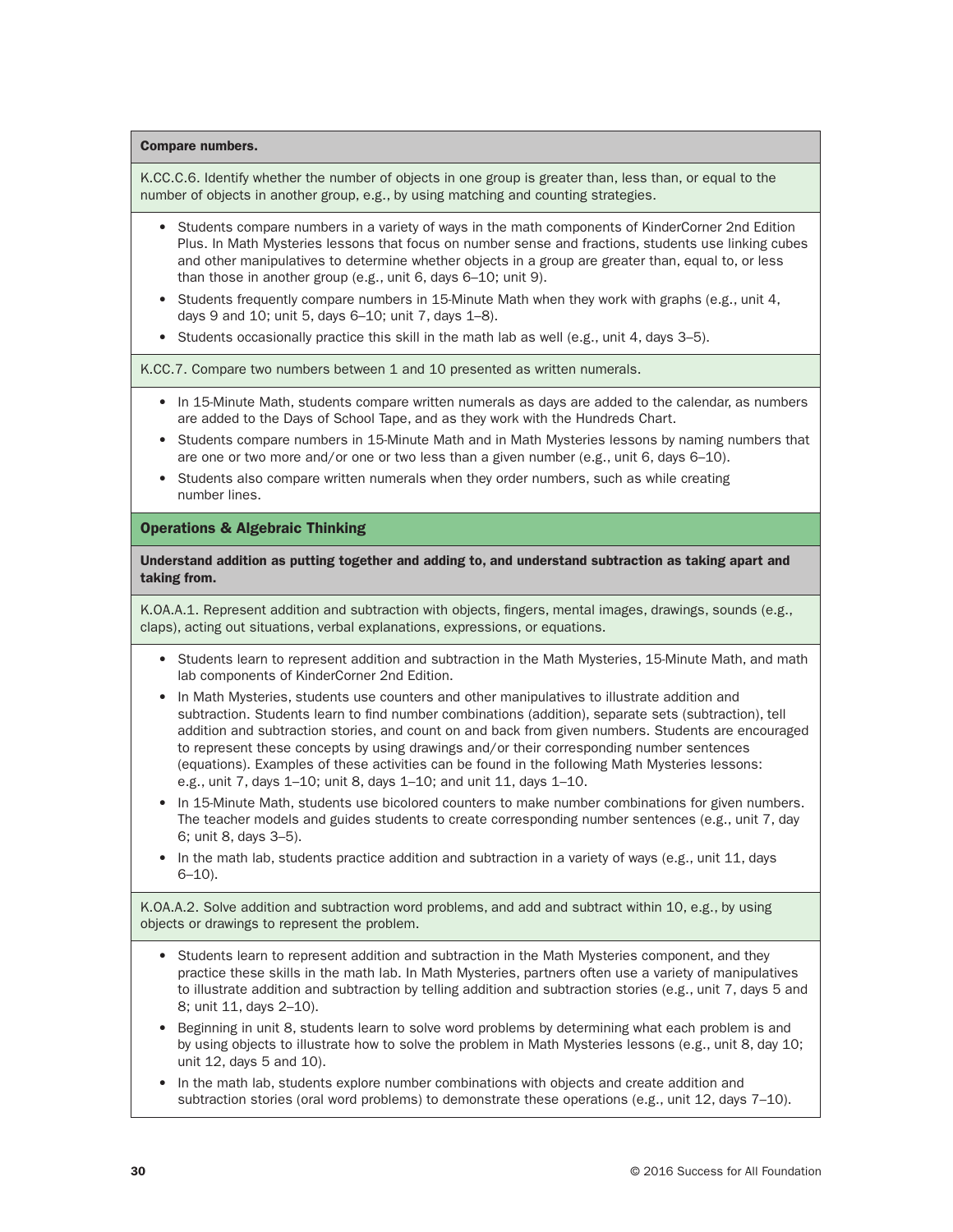K.OA.3. Decompose numbers less than or equal to 10 into pairs in more than one way, e.g., by using objects or drawings, and record each decomposition by a drawing or equation (e.g.,  $5 = 2 + 3$  and  $5 = 4 + 1$ ).

- As students progress through KinderCorner 2nd Edition Plus math components and become more secure with number-sense and addition concepts, they learn to subtract. In Math Mysteries and math labs, students use objects to represent various ways to decompose numbers.
- In the math lab, students practice this skill using objects to represent problems as well (e.g., unit 11, days 6–9).

K.OA.A.4. For any number from 1 to 9, find the number that makes 10 when added to the given number, e.g., by using objects or drawings, and record the answer with a drawing or equation.

- In 15-Minute Math, students work with ten-frames as they participate in calendar activities. As the teacher adds a dot to a ten-frame each day, students see how many more dots must be added to make ten.
- In Math Mysteries, students use manipulatives to show combinations that make ten (e.g., unit 12, days 6–10).

K.OA.A.5. Fluently add and subtract within 5.

After being introduced to addition and subtraction in Units 7 and 8, students continue to practice the skills in units 11, 12, 13, and 16.

#### Number & Operations in Base 10

Work with numbers 11–19 to gain foundations for place value.

K.NBT.A.1. Compose and decompose numbers from 11 to 19 into ten ones and some further ones, e.g., by using objects or drawings, and record each composition or decomposition by a drawing or equation (such as  $18 = 10 + 8$ ); understand that these numbers are composed of ten ones and one, two, three, four, five, six, seven, eight, or nine ones.

In the Math Mysteries and 15-Minute Math components, students learn to decompose numbers into tens and ones using ten-frames (e.g., unit 9, days 2–10).

#### Measurement & Data

Describe and compare measurable attributes.

K.MD.A.1. Describe measurable attributes of objects, such as length or weight. Describe several measurable attributes of a single object.

- Students compare the length of objects in Math Mysteries, unit 6, day 1, and the weight of objects in Math Mysteries, unit 10, days 1 and 2.
- In the blocks lab, students have many opportunities to demonstrate their ability to describe measurable attributes as they build and create props for dramatic play situations.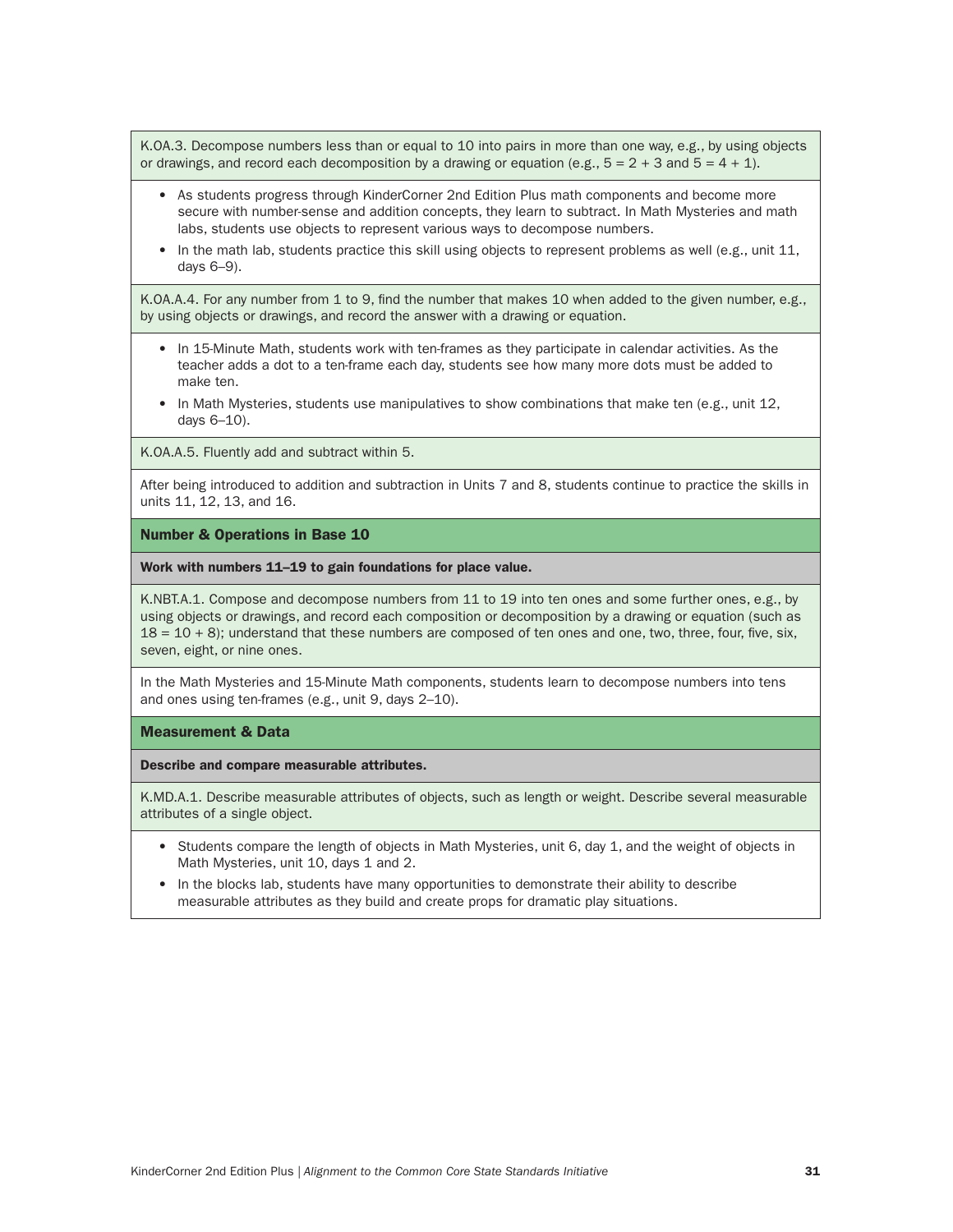K.MD.A.2. Directly compare two objects with a measurable attribute in common, to see which object has "more of"/"less of" the attribute, and describe the difference. For example, directly compare the heights of two children and describe one child as taller/shorter.

- Students learn to compare objects by measurable attributes in Math Mysteries. They learn to tell whether objects are bigger than or smaller than a given object, to estimate which object weighs more, and to use a balance scale to verify and sort objects by weight or length (e.g., unit 10, days 1–4).
- In the math lab, students practice this skill when they sort and order objects by size, use nonstandard units to measure objects, compare the lengths of objects, and compare capacity (e.g., unit 6, days 1–5). The math vocabulary for unit 6 includes comparison words such as "shorter than," "taller than," etc.
- In 15-Minute Math in unit 6, students learn to identify objects that are shorter than or longer than a foot.

Classify objects and count the number of objects in each category.

K.MD.A.3. Classify objects into given categories; count the numbers of objects in each category and sort the categories by count.

Several lessons in 15-Minute Math provide activities for students to use graphs to collect information. They count the number of pictures in each category to determine the number in each (pictograph). Students compare the numbers in each category, organize them, and use the information to determine information, such as the class's favorite lunch, outside activity, etc. (e.g., unit 4, days 9 and 10; unit 7, days 1–10).

#### **Geometry**

#### Identify and describe shapes.

K.G.A.1. Describe objects in the environment using names of shapes, and describe the relative positions of these objects using terms such as above, below, beside, in front of, behind, and next to.

- Students identify and describe shapes in the environment in the Math Mysteries, 15-Minute Math, and math lab components of KinderCorner 2nd Edition Plus. In Math Mysteries, students go on shape hunts. In 15-Minute Math, they record the objects they see that represent shapes (circles, squares, triangles, and rectangles).
- In the math lab, students play Pie Shop, a game in which they make recipes and name shapes as they add ingredients (e.g., unit 2, Math Mysteries, days 6 and 7; unit 5, math lab, days 1–5; unit 5, 15-Minute Math, days 1–4).

K.G.A.2. Correctly name shapes regardless of their orientations or overall size.

- Students learn to recognize and name shapes in the math components and in other components of KinderCorner 2nd Edition Plus. In Math Mysteries, students work with and name various sizes and positions of two-dimensional shapes as they play a shape-sorting game in unit 2 on day 2.
- In unit 5, 15-Minute Math activities reinforce the names of shapes.

In the math lab in unit 5, students copy patterns and name the shapes in each pattern.

K.G.A.3. Identify shapes as two-dimensional (lying in a plane, "flat") or three-dimensional ("solid").

In KinderCorner 2nd Edition Plus, students learn to identify shapes as two dimensional and three dimensional during the Math Mysteries component of unit 5.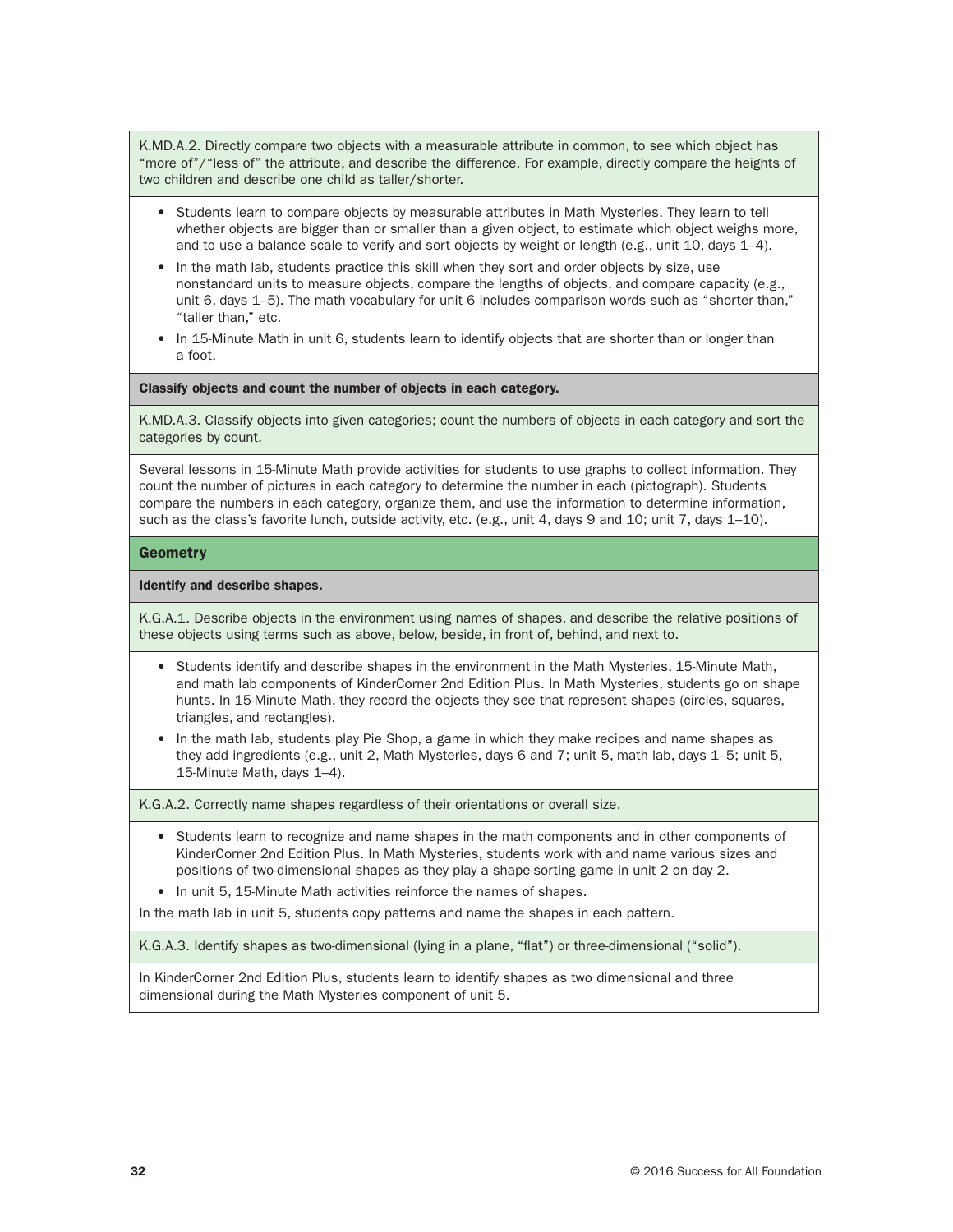Analyze, compare, create, and compose shapes.

K.G.B.4. Analyze and compare two- and three-dimensional shapes, in different sizes and orientations, using informal language to describe their similarities, differences, parts (e.g., number of sides and vertices/"corners") and other attributes (e.g., having sides of equal length).

- Students make comparisons between and classify objects based on their attributes (size, shape, color) in Math Mysteries in units 1, 2, and 5. For example, in unit 2 on day 4, students compare lines of different lengths. In unit 5, students classify and describe shapes (e.g., squares, rectangles, circles, triangles) by the number of sides and corners that each shape has (unit 5, days 1–4). As students come to have an understanding of two-dimensional, or flat, shapes, they are introduced to three-dimensional, or solid, shapes. On day 5 of unit 5, students classify and sort two- and three-dimensional shapes.
- In unit 10, days 6 and 7, students compare shapes by the number of sides and vertices.

K.G.B.5. Model shapes in the world by building shapes from components (e.g., sticks and clay balls) and drawing shapes.

As students are introduced to two-dimensional shapes in Math Mysteries, they are prompted to work with their classmates to form shapes with their bodies. For example, four students are used to create the four equal sides of a square while six students are used to create the four sides of a rectangle (unit 5, days 1–4).

K.G.B.6. Compose simple shapes to form larger shapes. For example, "Can you join these two triangles with full sides touching to make a rectangle?"

In KinderCorner 2nd Edition Plus, students compose simple shapes to form larger shapes in the Math Mysteries component of unit 10.